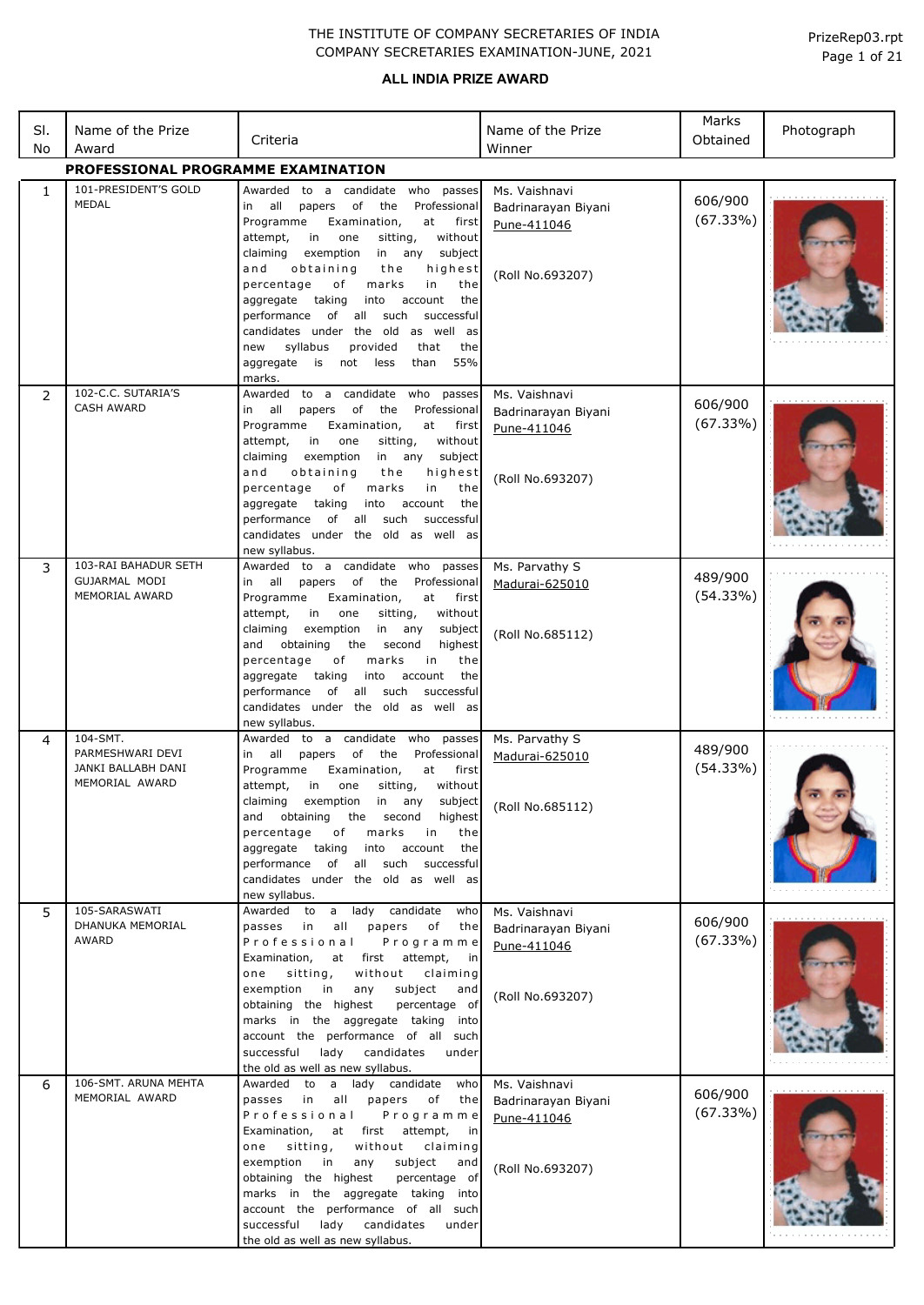| SI.<br>No | Name of the Prize<br>Award                                                                   | Criteria                                                                                                                                                                                                                                                                                                                                                                                                                                                                                                      | Name of the Prize<br>Winner                                             | Marks<br>Obtained      | Photograph |
|-----------|----------------------------------------------------------------------------------------------|---------------------------------------------------------------------------------------------------------------------------------------------------------------------------------------------------------------------------------------------------------------------------------------------------------------------------------------------------------------------------------------------------------------------------------------------------------------------------------------------------------------|-------------------------------------------------------------------------|------------------------|------------|
|           | PROFESSIONAL PROGRAMME EXAMINATION                                                           |                                                                                                                                                                                                                                                                                                                                                                                                                                                                                                               |                                                                         |                        |            |
| 7         | 107-CS RENU GUPTA<br>MEMORIAL AWARD                                                          | Awarded to a lady candidate<br>who<br>in<br>all<br>papers<br>оf<br>the<br>passes<br>Professional<br>Programme<br>first<br>attempt,<br>Examination,<br>at<br>in<br>sitting,<br>without<br>claiming<br>one<br>exemption<br>subject<br>in<br>any<br>and<br>obtaining the highest<br>percentage of<br>marks in the aggregate taking<br>into<br>account the performance of all such<br>successful<br>lady<br>candidates<br>under<br>the old as well as new syllabus.                                               | Ms. Vaishnavi<br>Badrinarayan Biyani<br>Pune-411046<br>(Roll No.693207) | 606/900<br>(67.33%)    |            |
| 8         | 108-PT. GOPAL<br><b>CHANDRA SHASTRI</b><br>MEMORIAL MEDAL                                    | Awarded to a lady candidate<br>who<br>in.<br>all<br>passes<br>papers<br>of<br>the<br>Professional<br>Programme<br>Examination,<br>first attempt,<br>at<br>in<br>sitting,<br>without<br>one<br>claiming<br>subject<br>exemption<br>any<br>in<br>and<br>obtaining<br>the<br>second<br>highest<br>of<br>in<br>percentage<br>marks<br>the<br>aggregate taking<br>the<br>into<br>account<br>performance<br>of<br>all such<br>successful<br>lady candidates<br>under the old<br>as<br>well as new syllabus.         | Ms. Parvathy S<br>Madurai-625010<br>(Roll No.685112)                    | 489/900<br>(54.33%)    |            |
| 9         | 111-BEST STUDENT OF<br>THE YEAR AWARD BY<br><b>JAYPEE GROUP</b><br>For DEC-2020 and JUN-2021 | Awarded to a candidate who passes<br>in all the papers<br>of<br>Professional<br>Programme<br>Examination,<br>at<br>first<br>one<br>attempt,<br>in<br>sitting,<br>without<br>claiming<br>exemption<br>in any subject,<br>obtaining<br>and<br>the<br>highest<br>in<br>percentage<br>of<br>marks<br>the<br>the<br>aggregate<br>taking<br>into<br>account<br>of all such<br>performance<br>successful<br>candidates<br>December<br>and<br>in<br>June<br>examinations under the old as<br>well<br>as new syllabus. | Ms. Vaishnavi<br>Badrinarayan Biyani<br>Pune-411046<br>(Roll No.693207) | 606/900<br>(67.33%)    |            |
| 10        | 112-JAYPEE GROUP<br>PRIZE AWARD (FOR<br>MODULE-I)                                            | Awarded to a candidate who passes<br>in all the papers of<br>Professional<br>Programme<br>Examination,<br>at<br>first<br>attempt,<br>in<br>one<br>sitting,<br>without<br>claiming<br>exemption<br>any<br>subject<br>in<br>obtaining<br>and<br>the<br>highest<br>of<br>marks<br>in<br>percentage<br>the<br>aggregate in Module-I taking<br>into<br>account the performance of all such<br>successful candidates under the old<br>as well as new syllabus.                                                      | Ms. Vaishnavi<br>Badrinarayan Biyani<br>Pune-411046<br>(Roll No.693207) | 200/300<br>(66.67%)    |            |
| 11        | 113-JAYPEE GROUP<br>PRIZE AWARD (FOR<br>MODULE-II)                                           | Awarded to a candidate who passes<br>in all the papers of<br>Professional<br>Programme<br>Examination,<br>at<br>first<br>in one<br>without<br>attempt,<br>sitting,<br>claiming<br>exemption<br>in any subject<br>and<br>obtaining<br>the<br>highest<br>percentage<br>of<br>marks<br>in<br>the<br>aggregate in Module-II<br>taking<br>into<br>account the performance of all such<br>successful candidates under the old<br>as well as new syllabus.                                                           | Ms. Vaishnavi<br>Badrinarayan Biyani<br>Pune-411046<br>(Roll No.693207) | 207/300<br>$(69.00\%)$ |            |
| 12        | 114-JAYPEE GROUP<br>PRIZE AWARD<br>(MODULE-III)                                              | Awarded to a candidate who passes<br>in all the papers of<br>Professional<br>Programme<br>Examination,<br>at<br>first<br>without<br>attempt,<br>in<br>one<br>sitting,<br>claiming<br>exemption<br>in any<br>subject<br>obtaining<br>the<br>and<br>highest<br>percentage<br>of<br>marks<br>in<br>the<br>aggregate in Module-III taking<br>into<br>account the performance of all such<br>successful candidates under the old<br>as well as new syllabus.                                                       | Ms. Vaishnavi<br>Badrinarayan Biyani<br>Pune-411046<br>(Roll No.693207) | 199/300<br>(66.33%)    |            |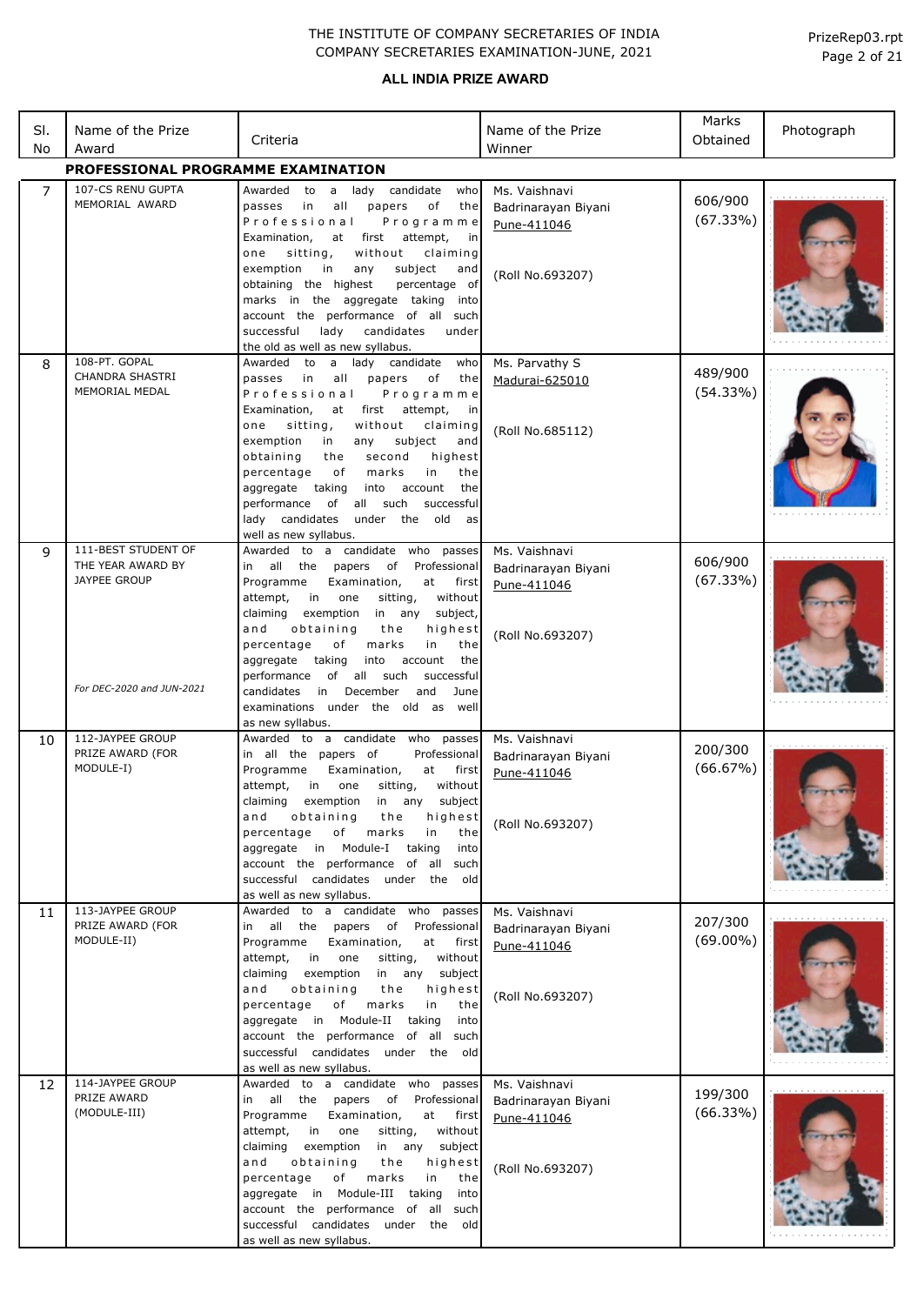#### **ALL INDIA PRIZE AWARD**

| SI.<br>No | Name of the Prize<br>Award                                                                 | Criteria                                                                                                                                                                                                                                                                                                                                                                                                                                                                                                                                                                                                                 | Name of the Prize<br>Winner                                             | Marks<br>Obtained     | Photograph |
|-----------|--------------------------------------------------------------------------------------------|--------------------------------------------------------------------------------------------------------------------------------------------------------------------------------------------------------------------------------------------------------------------------------------------------------------------------------------------------------------------------------------------------------------------------------------------------------------------------------------------------------------------------------------------------------------------------------------------------------------------------|-------------------------------------------------------------------------|-----------------------|------------|
|           | PROFESSIONAL PROGRAMME EXAMINATION                                                         |                                                                                                                                                                                                                                                                                                                                                                                                                                                                                                                                                                                                                          |                                                                         |                       |            |
| 13        | 115-R & A EXCELLENCE<br>AWARD                                                              | Awarded to a candidate who passes<br>in all the papers of<br>Professional<br>Programme<br>Examination<br>first<br>at<br>attempt,<br>without<br>in one<br>sitting,<br>claiming<br>exemption<br>in any subject<br>and<br>highest<br>obtaining<br>the<br>of marks in<br>Module-III<br>percentage<br>into<br>taking<br>account<br>the<br>performance of all such<br>successful<br>candidates under the old as well as<br>new syllabus.                                                                                                                                                                                       | Ms. Vaishnavi<br>Badrinarayan Biyani<br>Pune-411046<br>(Roll No.693207) | 199/300<br>(66.33%)   |            |
| 14        | 116-PT. NEHRU BIRTH<br><b>CENTENARY ANNUAL</b><br>PRIZE AWARD<br>For DEC-2020 and JUN-2021 | Awarded to a candidate who passes<br>in all<br>papers of the<br>Professional<br>Programme<br>Examination,<br>at<br>first<br>without<br>attempt,<br>in<br>one<br>sitting,<br>any<br>claiming<br>exemption<br>in<br>subject<br>obtaining<br>the highest<br>marks<br>and<br>EITHER in 'Corporate<br>Restructuring,<br>and<br>Insolvency'<br>Valuation<br>paper<br>under<br>the old<br>syllabus<br>OR in<br>'Corporate<br>Restructuring,<br>Insolvency,<br>Liquidation<br>and<br>Winding-up'<br>paper under the new<br>syllabus,<br>whichever is<br>higher,                                                                  | Ms. Ankita Anil Chavan<br>Dombivli-421201<br>(Roll No.795195)           | 76/100<br>$(76.00\%)$ |            |
| 15        | 117-D.L. MAZUMDAR'S                                                                        | taking<br>account<br>the<br>into<br>performance of all such<br>successful<br>candidates in<br>December,<br>2020 and<br>June, 2021 examinations.<br>candidate<br>Awarded<br>to<br>a<br>who                                                                                                                                                                                                                                                                                                                                                                                                                                | Ms. Vaishnavi                                                           |                       |            |
|           | <b>SILVER MEDAL</b>                                                                        | passes in<br>all<br>papers<br>of<br>the<br>Professional<br>Programme<br>Examination,<br>first<br>attempt,<br>at<br>in<br>sitting,<br>without<br>claiming<br>one<br>exemption<br>subject<br>in<br>any<br>and<br>obtaining the highest marks EITHER<br>'Advanced<br>in<br>Company<br>Law<br>and<br>Practice'<br>under<br>the<br>old<br>paper<br>syllabus<br>OR.<br>in<br>'Resolution<br>of<br>Disputes,<br>Corporate<br>Non-Compliances and Remedies'<br>paper under<br>syllabus,<br>the new<br>higher,<br>taking<br>whichever<br>is<br>into<br>account the performance of all such<br>successful candidates               | Badrinarayan Biyani<br>Pune-411046<br>(Roll No.693207)                  | 84/100<br>$(84.00\%)$ |            |
| 16        | 118-D.L. MAZUMDAR'S<br>SILVER MEDAL                                                        | Awarded to a candidate who passes<br>in all papers of the Professional<br>Programme<br>Examination,<br>at<br>first<br>attempt,<br>in<br>one<br>sitting,<br>without<br>claiming<br>exemption in any<br>subject<br>the highest<br>and obtaining<br>marks<br>EITHER<br>in 'Corporate<br>Restructuring,<br>Valuation<br>and<br>Insolvency'<br>paper<br>under the old<br>syllabus<br>OR in<br>'Corporate Restructuring,<br>Insolvency, Liquidation<br>and<br>Winding-up' paper under the new<br>whichever is<br>syllabus,<br>higher,<br>account<br>taking<br>into<br>the<br>performance of all such successful<br>candidates. | Ms. Vaishnavi<br>Badrinarayan Biyani<br>Pune-411046<br>(Roll No.693207) | 57/100<br>$(57.00\%)$ |            |

Page 3 of 21 PrizeRep03.rpt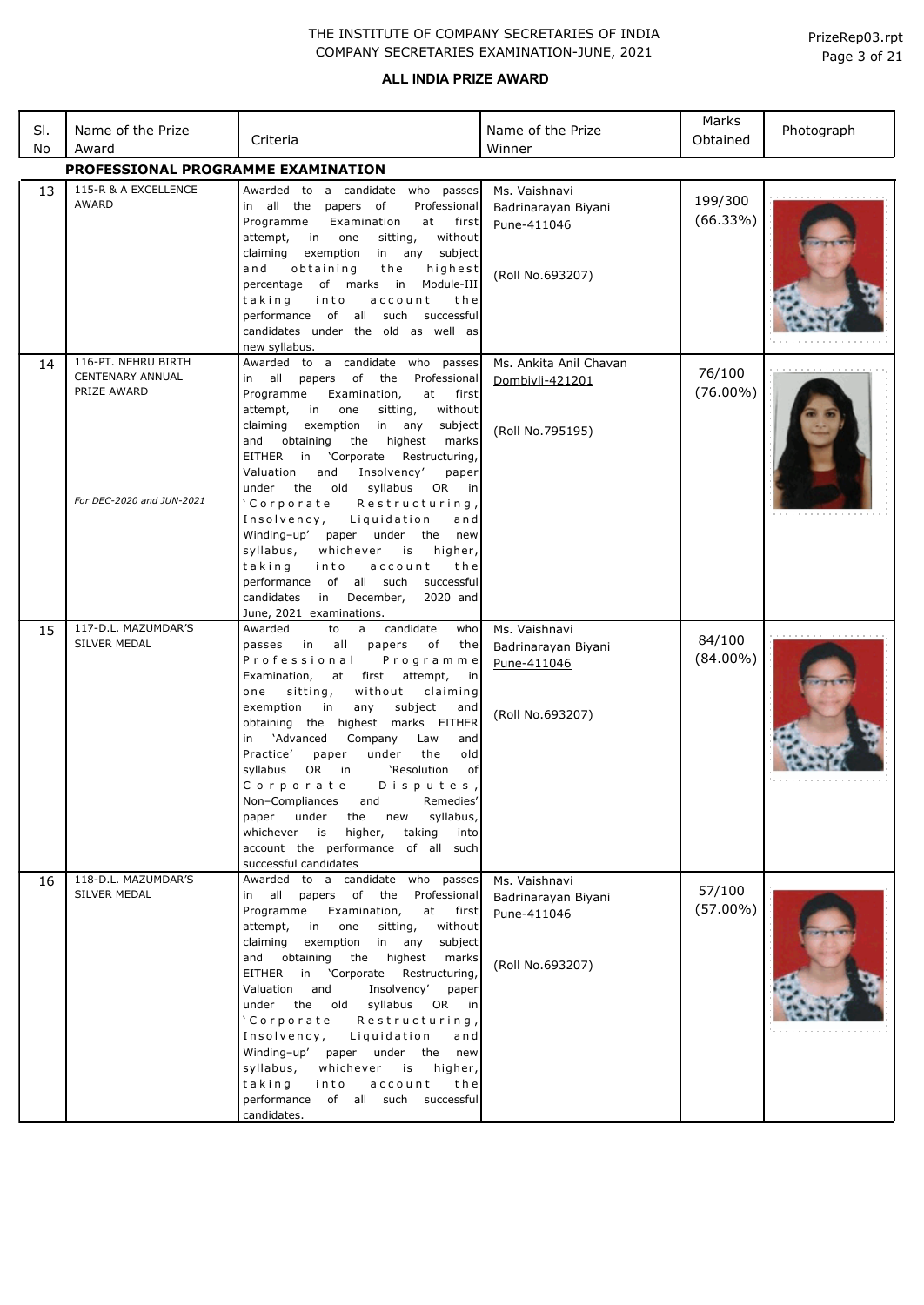| SI.<br>No | Name of the Prize<br>Award                                | Criteria                                                                                                                                                                                                                                                                                                                                                                                                                                                                                                                                                                                                                                   | Name of the Prize<br>Winner                                                       | Marks<br>Obtained     | Photograph |
|-----------|-----------------------------------------------------------|--------------------------------------------------------------------------------------------------------------------------------------------------------------------------------------------------------------------------------------------------------------------------------------------------------------------------------------------------------------------------------------------------------------------------------------------------------------------------------------------------------------------------------------------------------------------------------------------------------------------------------------------|-----------------------------------------------------------------------------------|-----------------------|------------|
|           | PROFESSIONAL PROGRAMME EXAMINATION                        |                                                                                                                                                                                                                                                                                                                                                                                                                                                                                                                                                                                                                                            |                                                                                   |                       |            |
| 17        | 119-PAST PRESIDENT<br>CHINUBHAI R. SHAH'S<br>SILVER MEDAL | Awarded to a candidate who passes<br>in all<br>papers of<br>the<br>Professional<br>Programme<br>Examination,<br>at<br>first<br>attempt,<br>sitting,<br>in<br>one<br>without<br>in<br>claiming<br>exemption<br>any<br>subject<br>and<br>obtaining<br>the<br>highest<br>marks<br><b>EITHER</b><br>'Drafting,<br>in<br>Appearances<br>and Pleadings'<br>paper under the old<br>OR in Drafting,<br>syllabus<br>Pleadings<br>and Appearances'<br>paper under the<br>new syllabus,<br>whichever<br>is higher,<br>account<br>taking<br>into<br>the<br>performance of all such successful<br>candidates.                                           | Ms. Vaishnavi<br>Badrinarayan Biyani<br>Pune-411046<br>(Roll No.693207)           | 68/100<br>$(68.00\%)$ |            |
| 18        | 120-VIDYA NAND<br><b>MEHTA MEMORIAL</b><br>PRIZE AWARD    | Awarded to a candidate who passes<br>in all<br>papers of<br>the<br>Professional<br>Programme<br>Examination,<br>at<br>first<br>without<br>attempt,<br>in<br>one<br>sitting,<br>claiming<br>exemption<br>in any<br>subject<br>the<br>highest<br>and<br>obtaining<br>marks<br>EITHER<br>in 'Financial<br>Treasury<br>and<br>Management'<br>Forex<br>paper<br>under<br>syllabus OR in 'Corporate<br>the old<br>Funding<br>Listings<br>and<br>in<br>Stock<br>Exchanges'<br>under<br>the<br>paper<br>new<br>syllabus,<br>whichever<br>is<br>higher,<br>taking<br>into<br>account<br>the<br>performance<br>of all such successful<br>candidates. | Ms. Vaishnavi<br>Badrinarayan Biyani<br>Pune-411046<br>(Roll No.693207)           | 73/100<br>$(73.00\%)$ |            |
| 19        | 121-TAXMANN'S PRIZE<br><b>AWARD</b>                       | Awarded to a candidate who passes<br>papers of the<br>Professional<br>in all<br>Programme<br>Examination,<br>at<br>first<br>attempt,<br>in<br>one<br>sitting,<br>without<br>exemption<br>claiming<br>in any<br>subject<br>and<br>obtaining<br>the<br>highest<br>marks<br>EITHER in 'Advanced Tax Laws and<br>Practice'<br>paper<br>under<br>old<br>the<br>syllabus OR in 'Advanced Tax Laws'<br>syllabus,<br>paper<br>under<br>the<br>new<br>whichever is<br>higher, taking<br>into<br>account the performance of all such<br>successful candidates.                                                                                       | Co-winner:<br>Ms. Parvathy S<br>Madurai-625010<br>(Roll No.685112)                | 59/100<br>$(59.00\%)$ |            |
| 20        | 121-TAXMANN'S PRIZE<br><b>AWARD</b>                       | to a candidate who passes<br>Awarded<br>papers of the<br>in all<br>Professional<br>Programme<br>Examination,<br>at first<br>attempt,<br>in<br>one<br>sitting,<br>without<br>claiming<br>exemption in any<br>subject<br>the<br>highest<br>and<br>obtaining<br>marks<br>EITHER in 'Advanced Tax Laws and<br>paper<br>under<br>Practice'<br>the<br>old<br>syllabus OR in 'Advanced Tax Laws'<br>paper<br>under<br>the<br>new<br>syllabus,<br>whichever is<br>higher,<br>taking<br>into<br>account the performance of all such<br>successful candidates.                                                                                       | Co-winner:<br>Ms. Trisha Chennappa<br>Salian<br>Mumbai-400091<br>(Roll No.691670) | 59/100<br>$(59.00\%)$ |            |
| 21        | 122-GHANSHYAM DAS<br>SARAF MEMORIAL GOLD<br>MEDAL         | Awarded to a candidate who passes<br>in all<br>papers of the<br>Professional<br>Programme<br>Examination,<br>at first<br>attempt,<br>in<br>one<br>sitting,<br>without<br>claiming<br>exemption<br>in any<br>subject<br>the<br>highest<br>and<br>obtaining<br>marks<br>EITHER in 'Ethics, Governance and<br>Sustainability'<br>paper under the old<br>syllabus OR in<br>'Governance,<br>Risk<br>Compliances<br>Management,<br>and<br>Ethics'<br>paper under the new<br>syllabus,<br>whichever<br>is<br>higher,<br>taking<br>into<br>account<br>the<br>performance<br>of all such successful<br>candidates.                                  | Ms. Vaishnavi<br>Badrinarayan Biyani<br>Pune-411046<br>(Roll No.693207)           | 74/100<br>$(74.00\%)$ |            |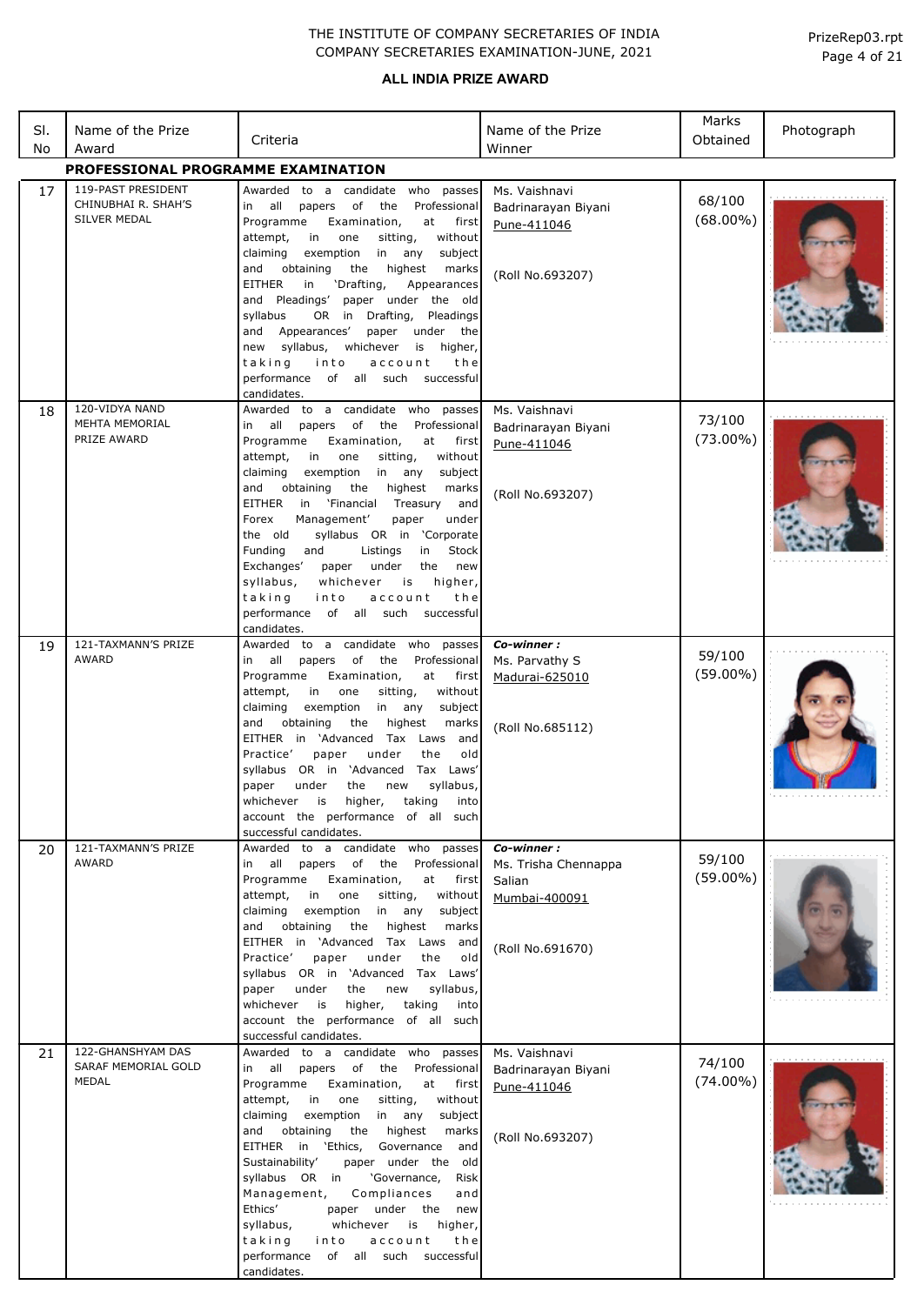| SI.<br>No | Name of the Prize<br>Award                                   | Criteria                                                                                                                                                                                                                                                                                                                                                                                                                                                                                                                                                                                                    | Name of the Prize<br>Winner                                             | Marks<br>Obtained     | Photograph |
|-----------|--------------------------------------------------------------|-------------------------------------------------------------------------------------------------------------------------------------------------------------------------------------------------------------------------------------------------------------------------------------------------------------------------------------------------------------------------------------------------------------------------------------------------------------------------------------------------------------------------------------------------------------------------------------------------------------|-------------------------------------------------------------------------|-----------------------|------------|
|           | PROFESSIONAL PROGRAMME EXAMINATION                           |                                                                                                                                                                                                                                                                                                                                                                                                                                                                                                                                                                                                             |                                                                         |                       |            |
| 22        | 123-SMT. G.P. PODDAR<br><b>MEMORIAL AWARD</b>                | Awarded to a candidate who passes<br>all<br>papers<br>of<br>the<br>Professional<br>in<br>Programme<br>Examination,<br>at<br>first<br>without<br>attempt,<br>in<br>one<br>sitting,<br>exemption<br>in any<br>subject<br>claiming<br>and obtaining<br>highest marks in<br>the<br>'Secretarial<br>Audit,<br>Compliance<br>Due<br>Diligence'<br>Management<br>and<br>paper under the old as well as new<br>syllabus,<br>taking<br>into<br>account<br>the<br>performance of all such successful<br>candidates.                                                                                                   | Ms. Vaishnavi<br>Badrinarayan Biyani<br>Pune-411046<br>(Roll No.693207) | 66/100<br>$(66.00\%)$ |            |
| 23        | 183-LATE (DR.) TARIT<br><b>KUMAR GHOSH</b><br>MEMORIAL AWARD | Awarded to a candidate who<br>passes<br>all<br>of<br>the<br>Professional<br>in<br>papers<br>Programme<br>Examination,<br>at<br>first<br>attempt,<br>in<br>one<br>sitting,<br>without<br>claiming<br>exemption<br>in any<br>subject<br>and<br>highest<br>obtaining<br>the<br>marks<br>in<br>percentage<br>оf<br>the<br>taking<br>the<br>aggregate<br>account<br>into<br>performance<br>of<br>all<br>such<br>successful<br>candidates under the old as well as<br>new syllabus.                                                                                                                               | Ms. Vaishnavi<br>Badrinarayan Biyani<br>Pune-411046<br>(Roll No.693207) | 606/900<br>(67.33%)   |            |
| 24        | 184-LATE SMT.<br>PROTIMA GHOSH<br><b>MEMORIAL AWARD</b>      | lady<br>candidate<br>Awarded<br>to<br>a<br>who<br>in<br>all<br>papers<br>оf<br>passes<br>the<br>Professional<br>Programme<br>first<br>attempt,<br>Examination,<br>at<br>in<br>without<br>sitting,<br>claiming<br>one<br>exemption<br>subject<br>in<br>any<br>and<br>percentage of<br>obtaining the highest<br>marks in the aggregate taking into<br>account the performance of all<br>such<br>successful<br>lady<br>candidates<br>under<br>the old as well as new syllabus.                                                                                                                                 | Ms. Vaishnavi<br>Badrinarayan Biyani<br>Pune-411046<br>(Roll No.693207) | 606/900<br>(67.33%)   |            |
| 25        | 188-LATE P.D. BANGUR<br>MEMORIAL AWARD                       | Awarded to a candidate who<br>passes<br>all<br>of<br>the<br>Professional<br>papers<br>in<br>Programme<br>Examination,<br>at<br>first<br>attempt,<br>in<br>one<br>sitting,<br>without<br>claiming<br>exemption<br>in any<br>subject<br>and obtaining<br>the highest<br>percentage<br>of<br>marks<br>in<br>the<br>aggregate taking into account the<br>performance of all such successful<br>candidates under the old as well as<br>new syllabus.                                                                                                                                                             | Ms. Vaishnavi<br>Badrinarayan Biyani<br>Pune-411046<br>(Roll No.693207) | 606/900<br>(67.33%)   |            |
| 26        | 191-LATE SHRI<br>SHYAMAL SEN<br>MEMORIAL AWARD               | Awarded to a lady candidate who<br>passes in all<br>papers<br>of<br>the<br>Professional<br>Programme<br>at first attempt, in<br>Examination,<br>without claiming<br>one<br>sitting,<br>exemption in<br>any<br>subject<br>and<br>obtaining the highest marks EITHER<br>in 'Advanced<br>Company<br>Law<br>and<br>Practice'<br>the<br>old<br>paper<br>under<br>syllabus OR in<br>'Resolution of<br>Corporate<br>Disputes,<br>Non-Compliances and<br>Remedies'<br>under the new syllabus,<br>paper<br>whichever is higher,<br>taking into<br>account the performance of all such<br>successful lady candidates. | Ms. Vaishnavi<br>Badrinarayan Biyani<br>Pune-411046<br>(Roll No.693207) | 84/100<br>$(84.00\%)$ |            |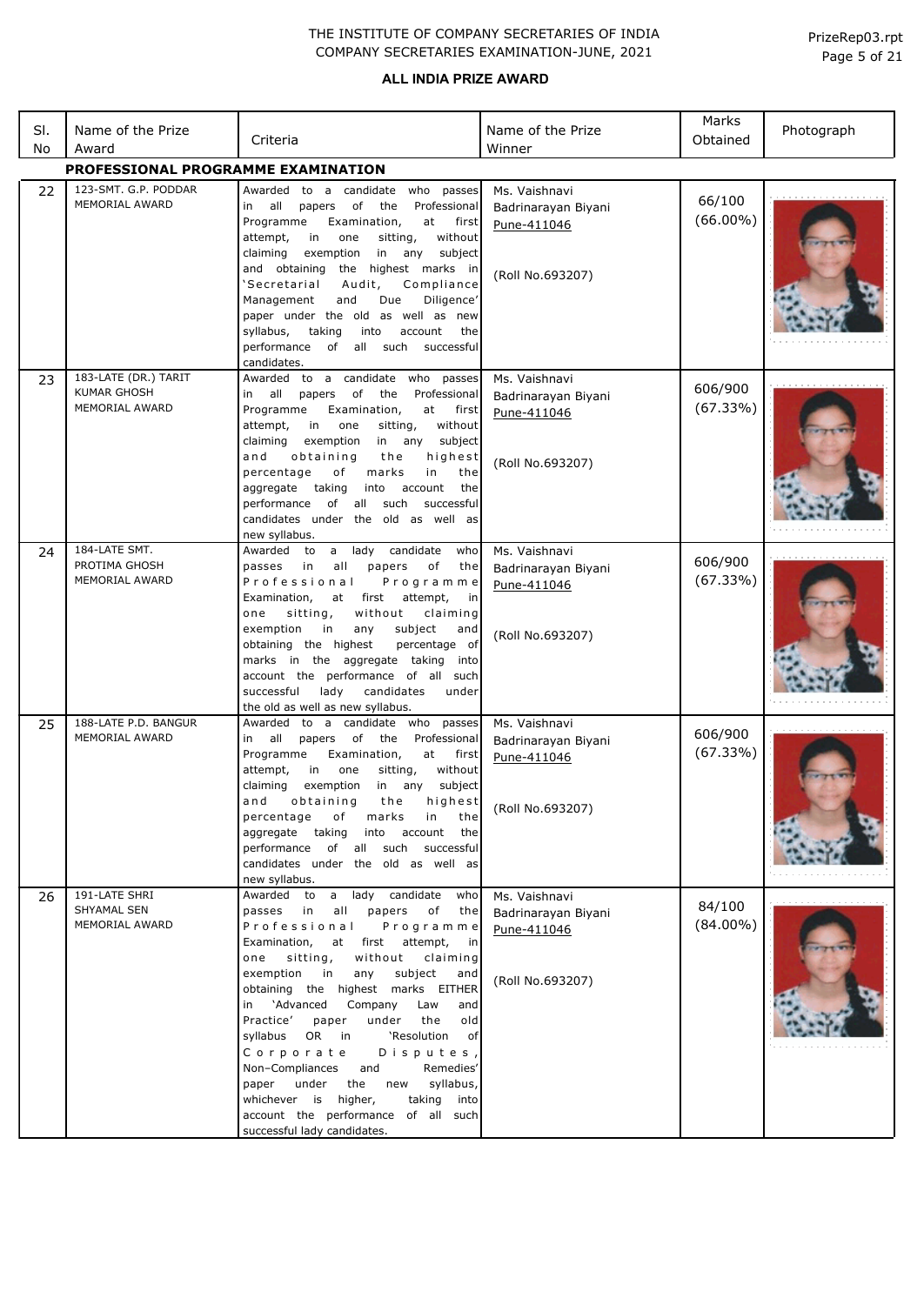| SI.<br>No | Name of the Prize<br>Award                              | Criteria                                                                                                                                                                                                                                                                                                                                                                                                                                                                  | Name of the Prize<br>Winner                                             | Marks<br>Obtained   | Photograph |
|-----------|---------------------------------------------------------|---------------------------------------------------------------------------------------------------------------------------------------------------------------------------------------------------------------------------------------------------------------------------------------------------------------------------------------------------------------------------------------------------------------------------------------------------------------------------|-------------------------------------------------------------------------|---------------------|------------|
|           | PROFESSIONAL PROGRAMME EXAMINATION                      |                                                                                                                                                                                                                                                                                                                                                                                                                                                                           |                                                                         |                     |            |
| 27        | 195-B P DHANUKA<br><b>MEMORIAL AWARD</b>                | Awarded<br>candidate<br>to a<br>who<br>in<br>all<br>of<br>papers<br>passes<br>the<br>Professional<br>Programme<br>first attempt,<br>Examination, at<br>in I<br>sitting,<br>without<br>claiming<br>one<br>exemption<br>subject<br>in<br>and<br>any<br>obtaining the highest marks<br>taking<br>into account the performance<br>of all<br>successful<br>candidates<br>such<br>under<br>the old as well as new syllabus.                                                     | Ms. Vaishnavi<br>Badrinarayan Biyani<br>Pune-411046<br>(Roll No.693207) | 606/900<br>(67.33%) |            |
| 28        | 202-MS, MALATHI<br>MOHAN AWARD FOR<br><b>EXCELLENCE</b> | Awarded<br>lady candidate<br>who<br>to<br>a a<br>all<br>of<br>in<br>papers<br>the<br>passes<br>Professional<br>Programme<br>Examination, at first<br>attempt,<br>in in<br>sitting,<br>without claiming<br>one<br>exemption<br>in<br>subject<br>and<br>any<br>obtaining the highest<br>percentage of<br>in<br>taking<br>marks<br>aggregate<br>into<br>account the performance of all<br>such<br>lady candidates<br>successful<br>under<br>the old as well as new syllabus. | Ms. Vaishnavi<br>Badrinarayan Biyani<br>Pune-411046<br>(Roll No.693207) | 606/900<br>(67.33%) |            |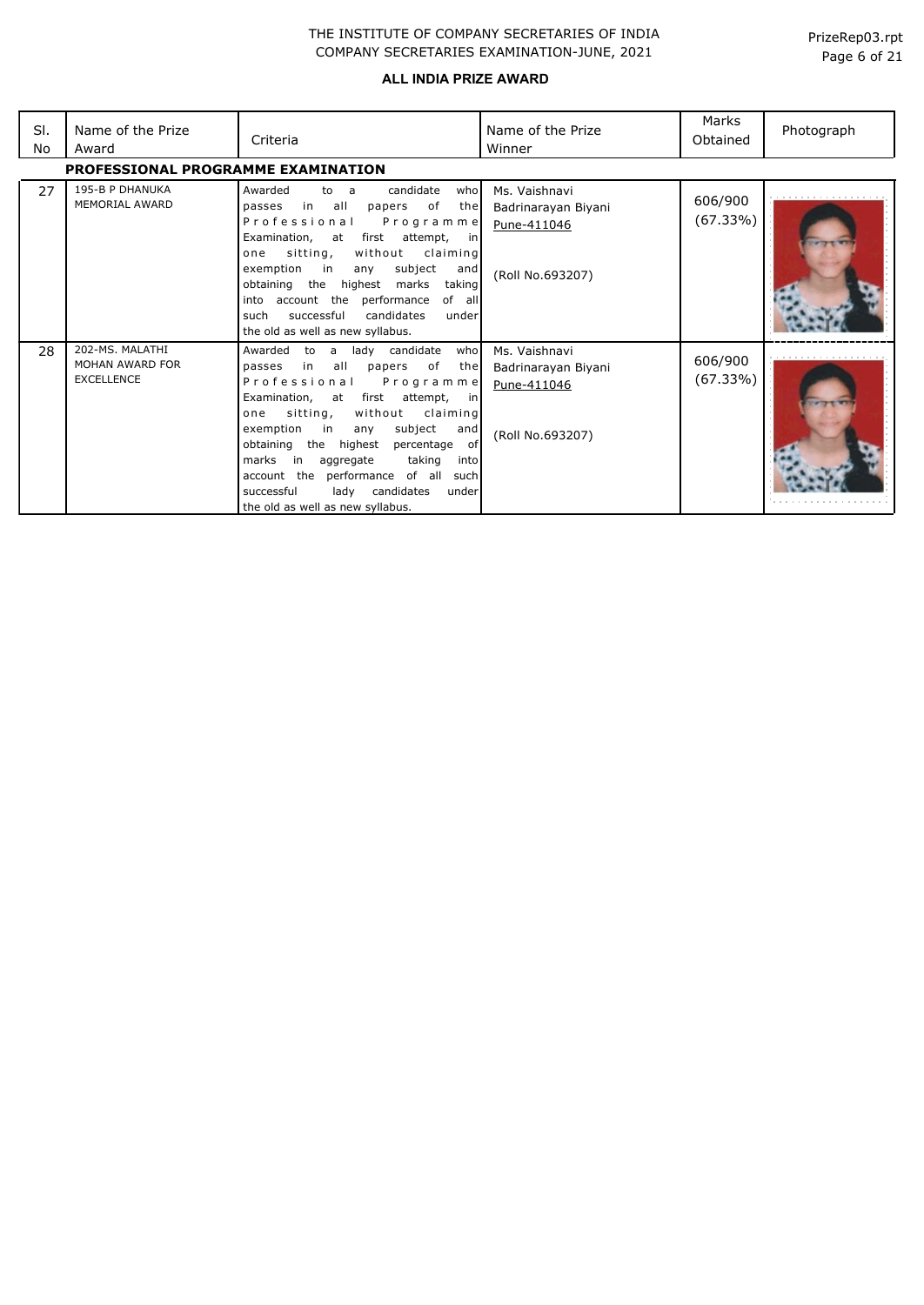| SI.<br>No | Name of the Prize<br>Award                                            | Criteria                                                                                                                                                                                                                                                                                                                                                                                                                                                                                                                                | Name of the Prize<br>Winner                                      | Marks<br>Obtained      | Photograph |
|-----------|-----------------------------------------------------------------------|-----------------------------------------------------------------------------------------------------------------------------------------------------------------------------------------------------------------------------------------------------------------------------------------------------------------------------------------------------------------------------------------------------------------------------------------------------------------------------------------------------------------------------------------|------------------------------------------------------------------|------------------------|------------|
|           | <b>EXECUTIVE PROGRAMME EXAMINATION</b>                                |                                                                                                                                                                                                                                                                                                                                                                                                                                                                                                                                         |                                                                  |                        |            |
| 29        | 124-PRESIDENT'S<br>SILVER MEDAL                                       | Awarded to a candidate who passes<br>in all<br>papers<br>of<br>the<br>Executive<br>Examination,<br>Programme<br>at<br>first<br>sitting,<br>without<br>attempt,<br>in<br>one<br>claiming<br>exemption<br>in any<br>subject<br>and<br>obtaining<br>the<br>highest<br>marks<br>percentage<br>of<br>in<br>the<br>the<br>aggregate taking<br>into<br>account<br>performance of all such<br>successful<br>candidates under the old as well as<br>syllabus<br>provided<br>the<br>new<br>that<br>aggregate is not less<br>55%<br>than<br>marks. | Ms. Manya Shrivastava<br>Bhopal-462039<br>(Roll No.639673)       | 625/800<br>(78.13%)    |            |
| 30        | 125-JAYPEE GROUP<br>PRIZE AWARD                                       | Awarded to a candidate who passes<br>the<br>of<br>Executive<br>in all<br>papers<br>Programme<br>Examination,<br>at<br>first<br>without<br>attempt,<br>in<br>one<br>sitting,<br>claiming<br>exemption<br>in any subject<br>and<br>obtaining<br>highest<br>the<br>of<br>marks<br>in<br>percentage<br>the<br>taking<br>aggregate,<br>into account<br>the<br>of all such<br>performance<br>successful<br>candidates under the old as well as<br>new syllabus.                                                                               | Ms. Manya Shrivastava<br>Bhopal-462039<br>(Roll No.639673)       | 625/800<br>(78.13%)    |            |
| 31        | 127-KEDARNATH<br>PRAHLADRAI DHANUKA<br><b>MEMORIAL AWARD</b>          | Awarded to a candidate who passes<br>all<br>papers<br>of<br>the<br>Executive<br>in<br>Examination,<br>first<br>Programme<br>at<br>without<br>attempt,<br>in<br>one<br>sitting,<br>claiming<br>exemption<br>in any<br>subject<br>and obtaining<br>highest<br>the second<br>of<br>marks<br>percentage<br>in<br>the<br>taking<br>into<br>aggregate<br>account<br>the<br>performance of all such<br>successful<br>candidates under the old as well as<br>new syllabus.                                                                      | Shri Girishkar D Marur<br>Kanchipuram-603203<br>(Roll No.628942) | 612/800<br>$(76.50\%)$ |            |
| 32        | 128-MAUJI RAM JAIN<br>MEMORIAL AWARD                                  | Awarded to a lady candidate<br>who<br>all<br>of<br>passes<br>in<br>papers<br>the<br>Executive<br>Programme<br>Examination,<br>at first attempt, in<br>one sitting,<br>without claiming exemption in any<br>subject and obtaining the highest<br>percentage<br>of<br>marks<br>in<br>the<br>aggregate taking<br>into<br>account<br>the<br>performance of all such successful<br>lady candidates under the old as<br>well as new syllabus.                                                                                                 | Ms. Manya Shrivastava<br>Bhopal-462039<br>(Roll No.639673)       | 625/800<br>(78.13%)    |            |
| 33        | 129-SMT. BONDADA<br>SAMANTHAKAMANI<br>MEMORIAL SILVER<br><b>MEDAL</b> | lady candidate<br>Awarded to a<br>who<br>passes in<br>all<br>papers<br>of<br>the<br>Programme<br>Executive<br>Examination,<br>at first<br>attempt,<br>in<br>one<br>sitting,<br>without<br>claiming exemption<br>in any<br>and<br>obtaining<br>subject<br>the<br>second<br>highest<br>percentage of marks in the<br>aggregate taking<br>into<br>account the<br>performance of all such successful<br>lady candidates under the old as<br>well as new syllabus.                                                                           | Ms. Chandni Dalmia<br>Siliguri-734001<br>(Roll No.605690)        | 579/800<br>(72.38%)    |            |
| 34        | 130-TAXMANN'S PRIZE<br><b>AWARD</b>                                   | Awarded to a candidate who passes<br>in all<br>papers of the<br>Executive<br>Examination,<br>Programme<br>at first<br>attempt,<br>in<br>one<br>sitting,<br>without<br>in any<br>claiming<br>exemption<br>subject<br>the highest<br>and obtaining<br>marks<br>EITHER in 'Tax Laws and<br>Practice'<br>paper under the old syllabus OR in<br>'Tax Laws'<br>paper under the new<br>syllabus<br>whichever<br>higher,<br>is<br>taking<br>account<br>into<br>the<br>performance of all such<br>successful<br>candidates                       | Shri Sudhindra M S<br>Bangalore-560004<br>(Roll No.625135)       | 83/100<br>$(83.00\%)$  |            |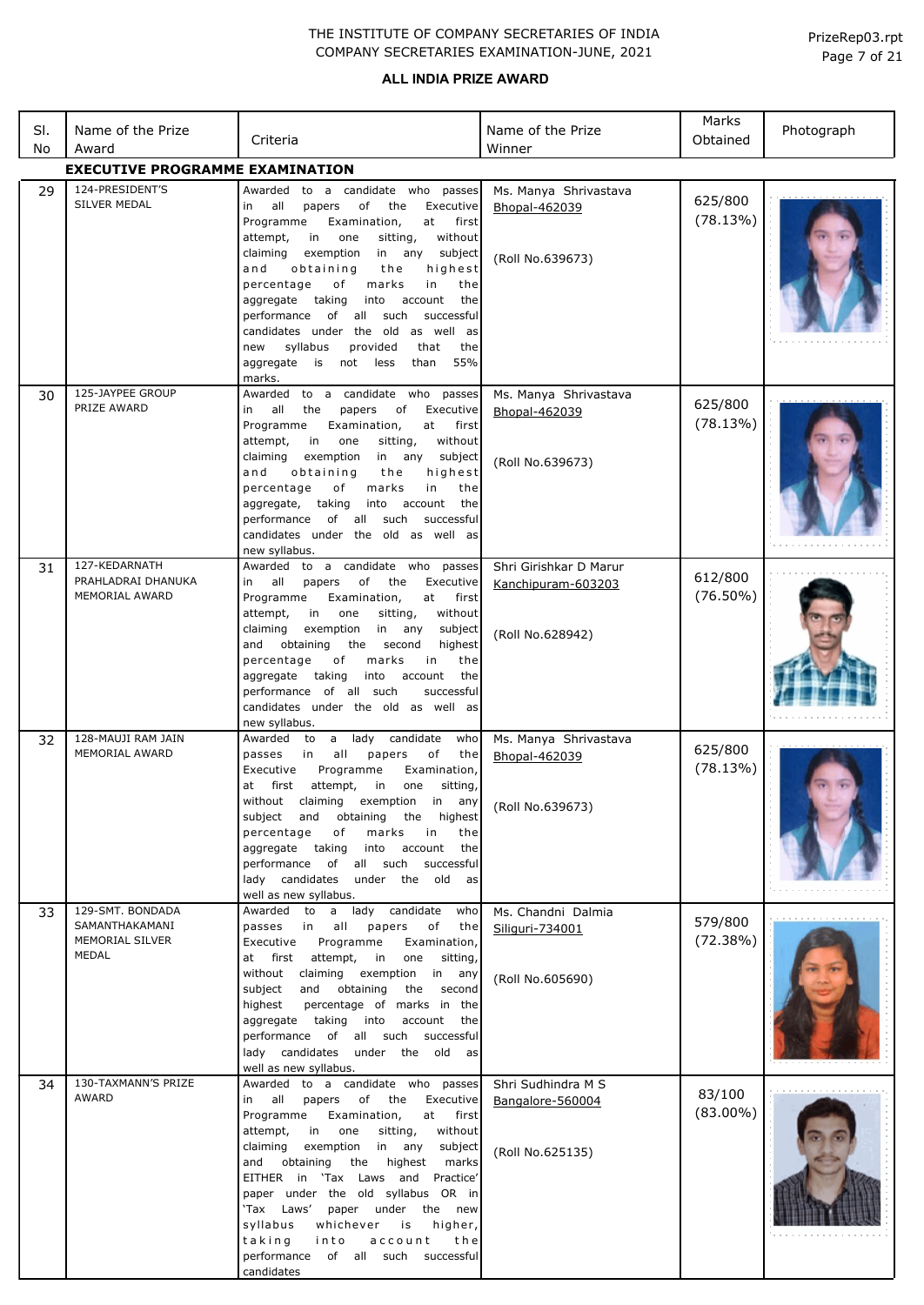|     |                                                    |                                                                                                                                                                                                                                                                                                                                                                                                                                                                                                                                                                                                              |                                                                                | Marks                 |            |
|-----|----------------------------------------------------|--------------------------------------------------------------------------------------------------------------------------------------------------------------------------------------------------------------------------------------------------------------------------------------------------------------------------------------------------------------------------------------------------------------------------------------------------------------------------------------------------------------------------------------------------------------------------------------------------------------|--------------------------------------------------------------------------------|-----------------------|------------|
| SI. | Name of the Prize                                  | Criteria                                                                                                                                                                                                                                                                                                                                                                                                                                                                                                                                                                                                     | Name of the Prize                                                              | Obtained              | Photograph |
| No  | Award<br><b>EXECUTIVE PROGRAMME EXAMINATION</b>    |                                                                                                                                                                                                                                                                                                                                                                                                                                                                                                                                                                                                              | Winner                                                                         |                       |            |
| 35  | 131-PREETI PURASKAR                                | Awarded to a candidate who passes                                                                                                                                                                                                                                                                                                                                                                                                                                                                                                                                                                            | Ms. Manya Shrivastava                                                          |                       |            |
|     |                                                    | in all<br>papers<br>of<br>the<br>Executive<br>Examination,<br>Programme<br>at<br>first<br>attempt,<br>in<br>one<br>sitting,<br>without<br>exemption<br>in any subject<br>claiming<br>and obtaining the highest marks in<br>'Company Law' paper under the old<br>as well as new syllabus,<br>taking into<br>account the performance of all such<br>successful candidates.                                                                                                                                                                                                                                     | Bhopal-462039<br>(Roll No.639673)                                              | 77/100<br>$(77.00\%)$ |            |
| 36  | 132-CS S.<br>RAMAKRISHNAN<br>MEMORIAL AWARD        | Awarded to a candidate who passes<br>in all<br>of<br>Executive<br>papers<br>the<br>Programme<br>Examination,<br>at<br>first<br>attempt,<br>in<br>one<br>sitting,<br>without<br>claiming<br>exemption<br>in any<br>subject<br>the highest<br>and<br>obtaining<br>marks<br>EITHER<br>'Economic<br>in<br>and<br>Commercial Laws'<br>paper under the<br>syllabus<br>old<br>OR<br>in<br>'Economic,<br><b>Business</b><br>Commercial<br>Laws'<br>and<br>under<br>the<br>new<br>syllabus,<br>paper<br>taking<br>whichever<br>is<br>higher,<br>into<br>account the performance of all such<br>successful candidates. | Co-winner:<br>Ms. Chandni Dalmia<br>Siliguri-734001<br>(Roll No.605690)        | 73/100<br>$(73.00\%)$ |            |
| 37  | 132-CS S.<br>RAMAKRISHNAN<br><b>MEMORIAL AWARD</b> | Awarded to a candidate who passes<br>in all<br>of the<br>Executive<br>papers<br>Programme<br>Examination,<br>first<br>at<br>attempt,<br>in one<br>sitting,<br>without<br>claiming<br>exemption<br>in any<br>subject<br>obtaining<br>the highest<br>marks<br>and<br>EITHER<br>'Economic<br>i n<br>and<br>Commercial Laws'<br>paper under the<br>syllabus<br>OR.<br>in<br>'Economic,<br>old<br>Commercial<br><b>Business</b><br>Laws'<br>and<br>syllabus,<br>under<br>the<br>new<br>paper<br>whichever<br>is<br>higher,<br>taking<br>into<br>account the performance of all such<br>successful candidates.     | Co-winner:<br>Shri Girishkar D Marur<br>Kanchipuram-603203<br>(Roll No.628942) | 73/100<br>$(73.00\%)$ |            |
| 38  | 132-CS S.<br>RAMAKRISHNAN<br>MEMORIAL AWARD        | Awarded to a candidate who passes<br>in all papers of the Executive<br>Programme<br>Examination,<br>at first<br>attempt,<br>in one<br>without<br>sitting,<br>exemption in any<br>subject<br>claiming<br>the highest<br>marks<br>and obtaining<br>'Economic<br>EITHER<br>i n<br>and<br>Commercial Laws'<br>paper under the<br>OR in<br>old syllabus<br>'Economic,<br>Business<br>Commercial<br>Laws'<br>and<br>under<br>syllabus,<br>paper<br>the<br>new<br>whichever<br>is<br>higher, taking<br>into<br>account the performance of all such<br>successful candidates.                                        | Co-winner:<br>Shri Jevin Shamji Patel<br>Thane-400615<br>(Roll No.656746)      | 73/100<br>$(73.00\%)$ |            |
| 39  | 189-LATE P.D. BANGUR<br>MEMORIAL AWARD             | Awarded to a candidate who passes<br>papers of Executive<br>in all the<br>Programme<br>Examination,<br>at<br>first<br>attempt,<br>in one<br>sitting,<br>without<br>claiming exemption<br>in any subject<br>highest<br>and<br>obtaining<br>the<br>in<br>percentage<br>of<br>marks<br>the<br>into account<br>aggregate, taking<br>the<br>performance of all such successful<br>candidates under the old as well as<br>new syllabus                                                                                                                                                                             | Ms. Manya Shrivastava<br>Bhopal-462039<br>(Roll No.639673)                     | 625/800<br>(78.13%)   |            |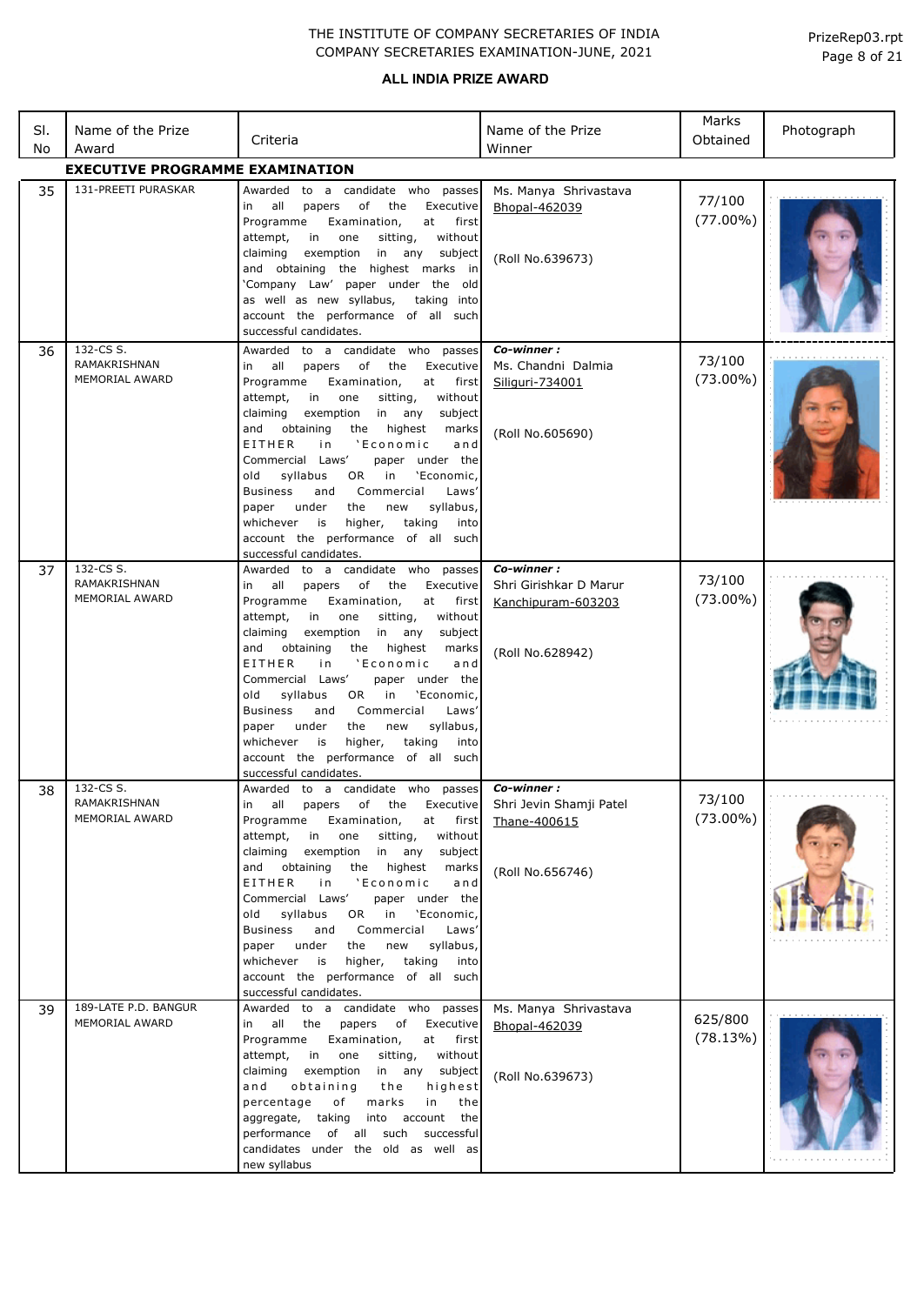| SI.<br>No | Name of the Prize<br>Award                             | Criteria                                                                                                                                                                                                                                                                                                                                                                                                                                                                                               | Name of the Prize<br>Winner                                | Marks<br>Obtained   | Photograph |
|-----------|--------------------------------------------------------|--------------------------------------------------------------------------------------------------------------------------------------------------------------------------------------------------------------------------------------------------------------------------------------------------------------------------------------------------------------------------------------------------------------------------------------------------------------------------------------------------------|------------------------------------------------------------|---------------------|------------|
|           | <b>EXECUTIVE PROGRAMME EXAMINATION</b>                 |                                                                                                                                                                                                                                                                                                                                                                                                                                                                                                        |                                                            |                     |            |
| 40        | 190-LATE P.D. BANGUR<br>MEMORIAL<br><b>SCHOLARSHIP</b> | Awarded to a candidate who passes<br>papers of the Executive<br>in all the<br>examination,<br>Programme<br>first<br>at<br>attempt, in one<br>sitting,<br>without<br>claiming<br>subject<br>exemption<br>in any<br>the<br>highest<br>and<br>obtaining<br>taking<br>of marks<br>percentage<br>into<br>account the performance of all<br>suchl<br>successful candidates under the<br>old<br>as well as new syllabus in Executive<br>Programme<br>Examination<br>o <sub>n</sub><br>all-India basis.        | Ms. Manya Shrivastava<br>Bhopal-462039<br>(Roll No.639673) | 625/800<br>(78.13%) |            |
| 41        | 197-B. P. AWASTHEE<br>MEMORIAL<br><b>SCHOLARSHIP</b>   | lady candidate<br>Awarded to a<br>who<br>in all<br>of<br>passes<br>papers<br>the<br>Executive<br>Programme<br>Examination,<br>at first<br>attempt, in<br>sitting,<br>one<br>without<br>claiming exemption in any<br>obtaining<br>subject<br>and<br>the<br>highest<br>marks<br>taking<br>into<br>account<br>the<br>performance of<br>all such<br>successful<br>lady candidates<br>under<br>the old as<br>syllabus<br>in Executive<br>well<br>new<br>Examination<br>Programme<br>o n<br>all-India basis. | Ms. Manya Shrivastava<br>Bhopal-462039<br>(Roll No.639673) | 625/800<br>(78.13%) |            |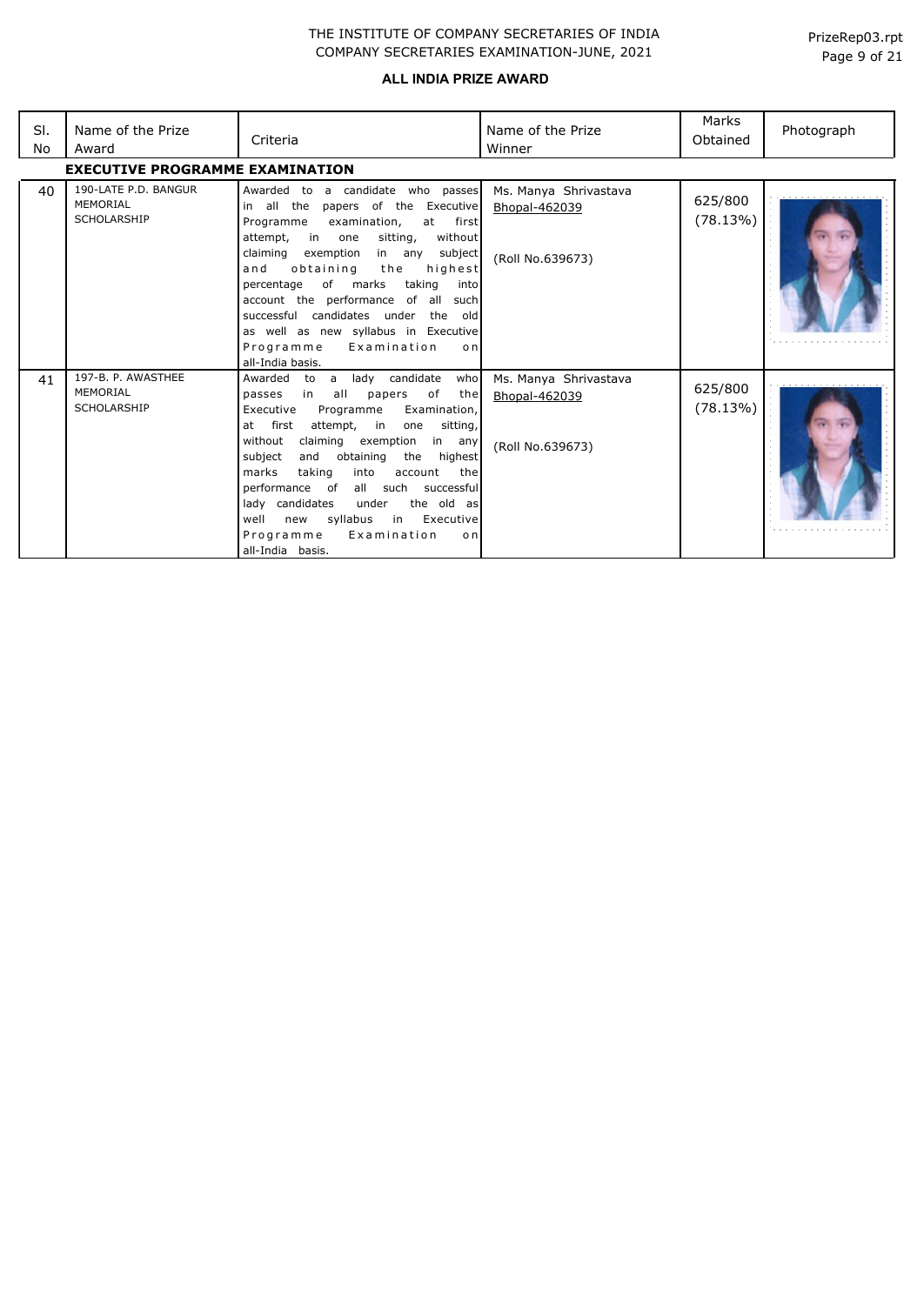| SI.<br>No    | Name of the Prize<br>Award                             | Criteria                                                                                                                                                                                                                                                                                                                                                                                                                                                                                                                | Name of the Prize<br>Winner                               | Marks<br>Obtained     | Photograph |
|--------------|--------------------------------------------------------|-------------------------------------------------------------------------------------------------------------------------------------------------------------------------------------------------------------------------------------------------------------------------------------------------------------------------------------------------------------------------------------------------------------------------------------------------------------------------------------------------------------------------|-----------------------------------------------------------|-----------------------|------------|
|              | <b>EXECUTIVE PROGRAMME EXAMINATION</b>                 |                                                                                                                                                                                                                                                                                                                                                                                                                                                                                                                         | <b>EIRC</b>                                               |                       |            |
| $\mathbf{1}$ | 137-EIRC CASH PRIZE                                    | Awarded to a candidate who passes<br>all<br>of<br>the<br>Executive<br>papers<br>in<br>Examination,<br>Programme<br>first<br>at<br>in<br>sitting,<br>without<br>attempt,<br>one<br>subject<br>claiming<br>exemption<br>in any<br>the highest marks in<br>and obtaining<br>'Company Law' paper, taking<br>into<br>account the performance of all such<br>successful candidates<br>from<br>within<br>examination<br>the<br>centres<br>Eastern Region.                                                                      | Ms. Rupali Raj<br>Samastipur-848114<br>(Roll No.604830)   | 63/100<br>$(63.00\%)$ |            |
| 2            | 138-KEDARNATH<br>DHANUKA MEMORIAL<br><b>CASH PRIZE</b> | Awarded to a candidate who passes<br>all<br>of<br>the<br>Executive<br>papers<br>in<br>Programme<br>Examination,<br>first<br>at<br>attempt,<br>in one<br>sitting,<br>without<br>claiming<br>exemption<br>in any<br>subject<br>obtaining<br>highest<br>and<br>the<br>of<br>the<br>percentage<br>marks<br>in<br>aggregate taking<br>into<br>account<br>the<br>performance of all such<br>successful<br>candidates under the old as well as<br>syllabus<br>examination<br>from<br>new<br>centres within the Eastern Region. | Ms. Chandni Dalmia<br>Siliguri-734001<br>(Roll No.605690) | 579/800<br>(72.38%)   |            |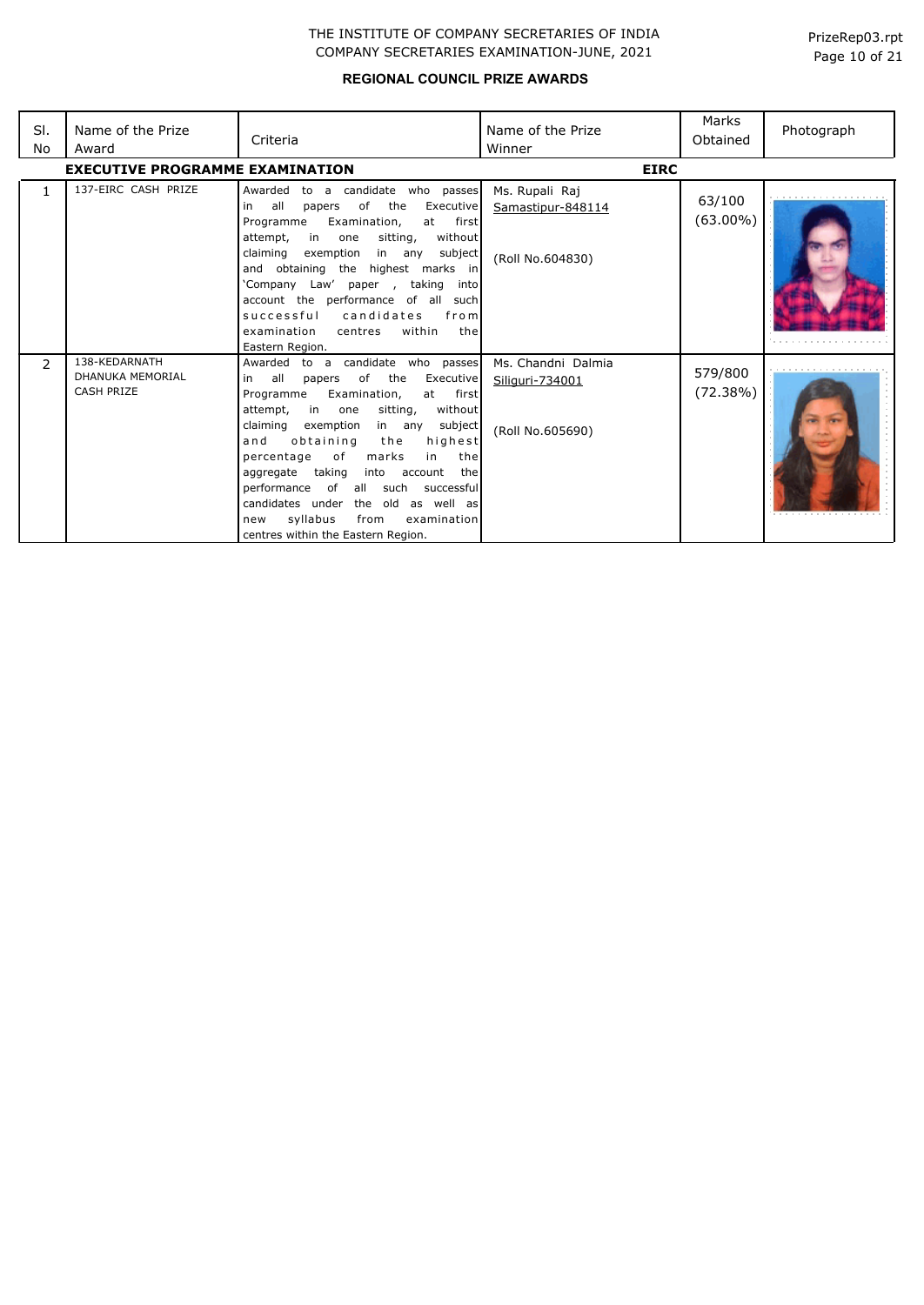| SI.<br>No | Name of the Prize<br>Award               | Criteria                                                                                                                                                                                                                                                                                                                                                                                                                                                                                                                                      | Name of the Prize<br>Winner                              | Marks<br>Obtained      | Photograph |
|-----------|------------------------------------------|-----------------------------------------------------------------------------------------------------------------------------------------------------------------------------------------------------------------------------------------------------------------------------------------------------------------------------------------------------------------------------------------------------------------------------------------------------------------------------------------------------------------------------------------------|----------------------------------------------------------|------------------------|------------|
|           | PROFESSIONAL PROGRAMME EXAMINATION       |                                                                                                                                                                                                                                                                                                                                                                                                                                                                                                                                               | <b>NIRC</b>                                              |                        |            |
| 3         | 143-NIRC SILVER<br>SOUVENIR AWARD        | Awarded to a candidate who passes<br>of<br>all<br>the<br>Professional<br>in<br>papers<br>Examination,<br>first<br>Programme<br>at<br>in<br>sitting,<br>without<br>attempt,<br>one<br>claiming<br>exemption<br>subject<br>in any<br>and<br>obtaining<br>highest<br>the<br>of<br>marks<br>in<br>the<br>percentage<br>taking<br>into account the<br>aggregate<br>of all such<br>performance<br>successful<br>candidates under<br>the old as well as<br>syllabus<br>from<br>examination<br>new<br>within<br>Northern<br>the<br>centres<br>Region. | Ms. Kinjal Chanda<br>Phalodi-342301<br>(Roll No.677794)  | 463/900<br>$(51.44\%)$ |            |
|           | <b>EXECUTIVE PROGRAMME EXAMINATION</b>   |                                                                                                                                                                                                                                                                                                                                                                                                                                                                                                                                               | <b>NIRC</b>                                              |                        |            |
| 4         | 144-NIRC PRIZE AWARD<br>FOR BOTH MODULES | Awarded to a candidate who passes<br>all<br>of<br>the<br>Executive<br>in<br>papers<br>Programme<br>Examination,<br>at<br>first<br>without<br>attempt,<br>in<br>sitting,<br>one<br>in any subject<br>claiming<br>exemption<br>highest<br>and<br>obtaining<br>the<br>of<br>marks<br>the<br>percentage<br>in<br>taking<br>account the<br>into<br>aggregate<br>of all<br>such<br>performance<br>successful<br>candidates under the old as well as<br>syllabus<br>from<br>examination<br>new<br>centres within the Northern Region.                | Ms. Snehal Anand<br>New Delhi-110008<br>(Roll No.613956) | 568/800<br>$(71.00\%)$ |            |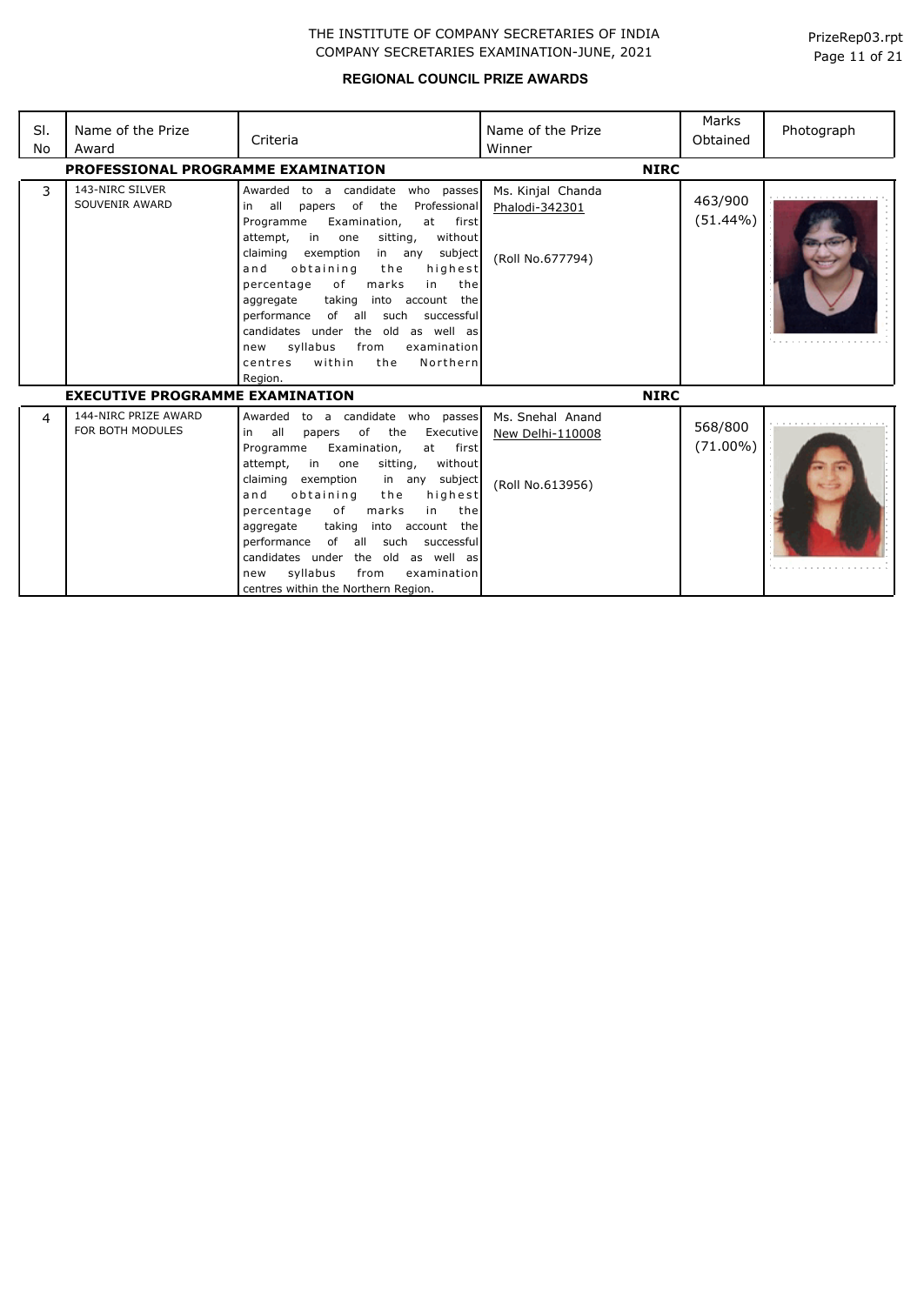## **REGIONAL COUNCIL PRIZE AWARDS**

Page 12 of 21 PrizeRep03.rpt

| SI.<br>No      | Name of the Prize<br>Award                                                     | Criteria                                                                                                                                                                                                                                                                                                                                                                                                                                                                                                                                                                                                                                                                                                                               | Name of the Prize<br>Winner                          | Marks<br>Obtained     | Photograph |
|----------------|--------------------------------------------------------------------------------|----------------------------------------------------------------------------------------------------------------------------------------------------------------------------------------------------------------------------------------------------------------------------------------------------------------------------------------------------------------------------------------------------------------------------------------------------------------------------------------------------------------------------------------------------------------------------------------------------------------------------------------------------------------------------------------------------------------------------------------|------------------------------------------------------|-----------------------|------------|
|                | PROFESSIONAL PROGRAMME EXAMINATION                                             |                                                                                                                                                                                                                                                                                                                                                                                                                                                                                                                                                                                                                                                                                                                                        | <b>SIRC</b>                                          |                       |            |
| 5              | 145-SIRC SILVER<br>MEDAL                                                       | Awarded to a candidate who passes<br>in all<br>papers<br>of<br>the<br>Professional<br>Programme<br>Examination,<br>at<br>first<br>in<br>without<br>attempt,<br>one<br>sitting,<br>in any<br>claiming<br>exemption<br>subject<br>obtaining<br>highest<br>and<br>the<br>percentage<br>marks<br>in<br>of<br>the<br>into<br>account<br>aggregate taking<br>the<br>of all such<br>performance<br>successful<br>candidates under the old as well as<br>syllabus<br>examination<br>new<br>from<br>Southern<br>within<br>the<br>centres                                                                                                                                                                                                        | Ms. Parvathy S<br>Madurai-625010<br>(Roll No.685112) | 489/900<br>(54.33%)   |            |
| 6              | 146-SIRUBALAKKADU<br><b>SAMBAMOORTHY</b><br>SRINIVASAN MEMORIAL<br>PRIZE AWARD | Region.<br>Awarded to a candidate who passes<br>all<br>of<br>the<br>Professional<br>papers<br>in<br>Programme<br>Examination,<br>at first<br>in<br>without<br>attempt,<br>one<br>sitting,<br>exemption<br>claiming<br>in<br>any<br>subject<br>obtaining<br>highest<br>and<br>the<br>percentage<br>of<br>marks<br>in<br>the<br>aggregate taking<br>into<br>account<br>the<br>performance of all such<br>successful<br>candidates under the old as well as<br>syllabus<br>from<br>examination<br>new<br>centres within the Southern Region.                                                                                                                                                                                              | Ms. Parvathy S<br>Madurai-625010<br>(Roll No.685112) | 489/900<br>(54.33%)   |            |
| $\overline{7}$ | 148-SIRC PRIZE AWARD                                                           | Awarded<br>to a candidate who passes<br>in all<br>papers of the Professional<br>Programme<br>Examination,<br>at<br>first<br>in<br>one<br>sitting,<br>without<br>attempt,<br>exemption<br>claiming<br>in<br>any<br>subject<br>obtaining<br>the<br>highest<br>and<br>marks<br>EITHER<br>'Corporate<br>Restructuring,<br>in<br>and<br>Insolvency'<br>Valuation<br>paper<br>the old<br>syllabus<br>OR<br>under<br>in<br>'Corporate<br>Restructuring,<br>Liquidation<br>Insolvency,<br>and<br>Winding-up'<br>paper<br>under<br>the<br>new<br>syllabus,<br>whichever<br>higher,<br>is<br>taking<br>into<br>account<br>the<br>performance of all such successful<br>candidates<br>from<br>examination<br>Southern<br>centres<br>within<br>the | Ms. Parvathy S<br>Madurai-625010<br>(Roll No.685112) | 53/100<br>$(53.00\%)$ |            |
| 8              | 185-SMT. NAGAMMA<br>MEMORIAL PRIZE<br>AWARD                                    | Region.<br>Awarded to a candidate who passes<br>in all papers of the Professional<br>Programme<br>Examination,<br>at first<br>attempt,<br>in one<br>sitting,<br>without<br>claiming<br>exemption in any subject<br>obtaining<br>highest<br>and<br>the<br>percentage<br>marks<br>of<br>in<br>the<br>aggregate taking into account<br>the<br>performance of all such successful<br>candidates under the old as well as<br>syllabus<br>examination<br>new<br>from<br>centres within the Southern Region.                                                                                                                                                                                                                                  | Ms. Parvathy S<br>Madurai-625010<br>(Roll No.685112) | 489/900<br>(54.33%)   |            |
| 9              | 199-LATE SUDHA RANI<br>MEMORIAL AWARD                                          | to a lady candidate who<br>Awarded<br>passes in all papers of the CS<br>Professional<br>Programme<br>Examination, at first attempt,<br>in<br>one sitting,<br>without<br>claiming<br>exemption in<br>any subject<br>and<br>obtaining the highest percentage of<br>marks in the aggregate<br>taking into<br>account the performance of all such<br>successful<br>lady<br>candidates under<br>the old as well as new syllabus from<br>Southern Region.                                                                                                                                                                                                                                                                                    | Ms. Parvathy S<br>Madurai-625010<br>(Roll No.685112) | 489/900<br>(54.33%)   |            |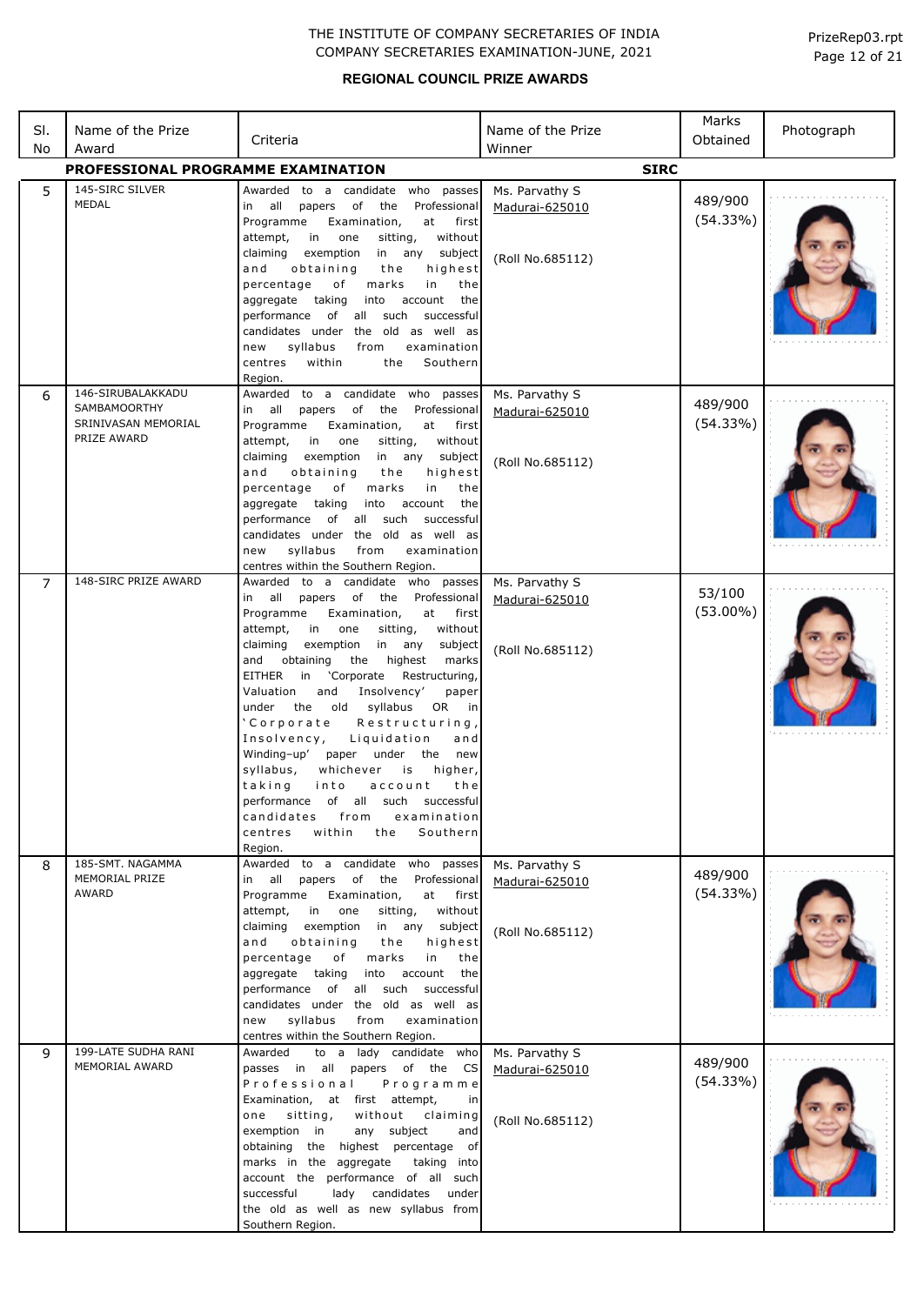## **REGIONAL COUNCIL PRIZE AWARDS**

Page 13 of 21 PrizeRep03.rpt

| SI.<br>No | Name of the Prize<br>Award                                                     | Criteria                                                                                                                                                                                                                                                                                                                                                                                                                                                                                                                                                                                                                                                                                              | Name of the Prize<br>Winner                                                    | Marks<br>Obtained      | Photograph |
|-----------|--------------------------------------------------------------------------------|-------------------------------------------------------------------------------------------------------------------------------------------------------------------------------------------------------------------------------------------------------------------------------------------------------------------------------------------------------------------------------------------------------------------------------------------------------------------------------------------------------------------------------------------------------------------------------------------------------------------------------------------------------------------------------------------------------|--------------------------------------------------------------------------------|------------------------|------------|
|           | <b>EXECUTIVE PROGRAMME EXAMINATION</b>                                         |                                                                                                                                                                                                                                                                                                                                                                                                                                                                                                                                                                                                                                                                                                       | <b>SIRC</b>                                                                    |                        |            |
| 10        | 150-SIRUBALAKKADU<br><b>SAMBAMOORTHY</b><br>SRINIVASAN MEMORIAL<br>PRIZE AWARD | to a candidate who passes<br>Awarded<br>all<br>of<br>Executive<br>papers<br>the<br>in<br>Programme<br>Examination,<br>at<br>first<br>in<br>one<br>attempt,<br>sitting,<br>without<br>claiming<br>exemption<br>in any<br>subject<br>obtaining<br>highest<br>and<br>the<br>percentage<br>marks<br>of<br>in<br>the<br>aggregate taking<br>into<br>account<br>the<br>performance<br>of all<br>such<br>successful<br>candidates under the old as well as<br>syllabus<br>examination<br>new<br>from                                                                                                                                                                                                         | Shri Girishkar D Marur<br>Kanchipuram-603203<br>(Roll No.628942)               | 612/800<br>$(76.50\%)$ |            |
| 11        | 151-SRI CHAKRA'S<br><b>CASH AWARD</b>                                          | within<br>Southern<br>centres<br>the<br>Region.<br>to a candidate who passes<br>Awarded<br>of<br>all<br>papers<br>the<br>Executive<br>in<br>Examination,<br>Programme<br>at<br>first<br>in<br>without<br>attempt,<br>one<br>sitting,<br>claiming<br>exemption<br>in any<br>subject<br>obtaining<br>the<br>and<br>second<br>highest<br>percentage<br>оf<br>marks<br>in<br>the<br>aggregate taking<br>account<br>into<br>the<br>performance of all such<br>successful<br>candidates under the old as well as<br>syllabus<br>examination<br>new<br>from<br>centres within the Southern Region.                                                                                                           | Shri Sudhindra M S<br>Bangalore-560004<br>(Roll No.625135)                     | 601/800<br>(75.13%)    |            |
| 12        | 152-LATE G. SUNDARA<br>RAJAN ENDOWMENT<br>AWARD                                | Awarded<br>to a candidate who passes<br>all<br>of the<br>Executive<br>papers<br>in<br>Programme<br>Examination,<br>at<br>first<br>in<br>sitting,<br>without<br>attempt,<br>one<br>exemption<br>claiming<br>in any<br>subject<br>obtaining<br>and<br>the<br>highest<br>marks<br><b>EITHER</b><br>in<br>'Capital<br>Markets<br>and<br>Securities Laws'<br>under<br>paper<br>the<br>old syllabus OR in 'Securities Laws<br>Capital Markets'<br>and<br>paper<br>under<br>syllabus,<br>whichever<br>the<br>new<br>is<br>higher,<br>taking<br>into<br>account<br>the<br>all such successful<br>performance<br>of<br>candidates<br>examination<br>from<br>within<br>Southern<br>centres<br>the<br>Region.    | Co-winner:<br>Shri Girishkar D Marur<br>Kanchipuram-603203<br>(Roll No.628942) | 80/100<br>$(80.00\%)$  |            |
| 13        | 152-LATE G. SUNDARA<br>RAJAN ENDOWMENT<br>AWARD                                | to a candidate who<br>passes<br>Awarded<br>of<br>Executive<br>all<br>papers<br>the<br>in<br>Programme<br>Examination,<br>at<br>first<br>attempt,<br>in<br>one<br>sitting,<br>without<br>claiming<br>exemption<br>in any<br>subject<br>obtaining<br>the<br>highest<br>and<br>marks<br><b>EITHER</b><br>'Capital<br>Markets<br>in<br>and<br>Securities Laws'<br>paper<br>under<br>the<br>old syllabus OR in 'Securities Laws<br>Capital Markets'<br>and<br>paper<br>under<br>syllabus,<br>whichever<br>the<br>new<br>is<br>taking<br>into<br>account<br>higher,<br>the<br>all such successful<br>performance of<br>from<br>examination<br>candidates<br>centres<br>within<br>the<br>Southern<br>Region. | Co-winner:<br>Shri Sudhindra M S<br>Bangalore-560004<br>(Roll No.625135)       | 80/100<br>$(80.00\%)$  |            |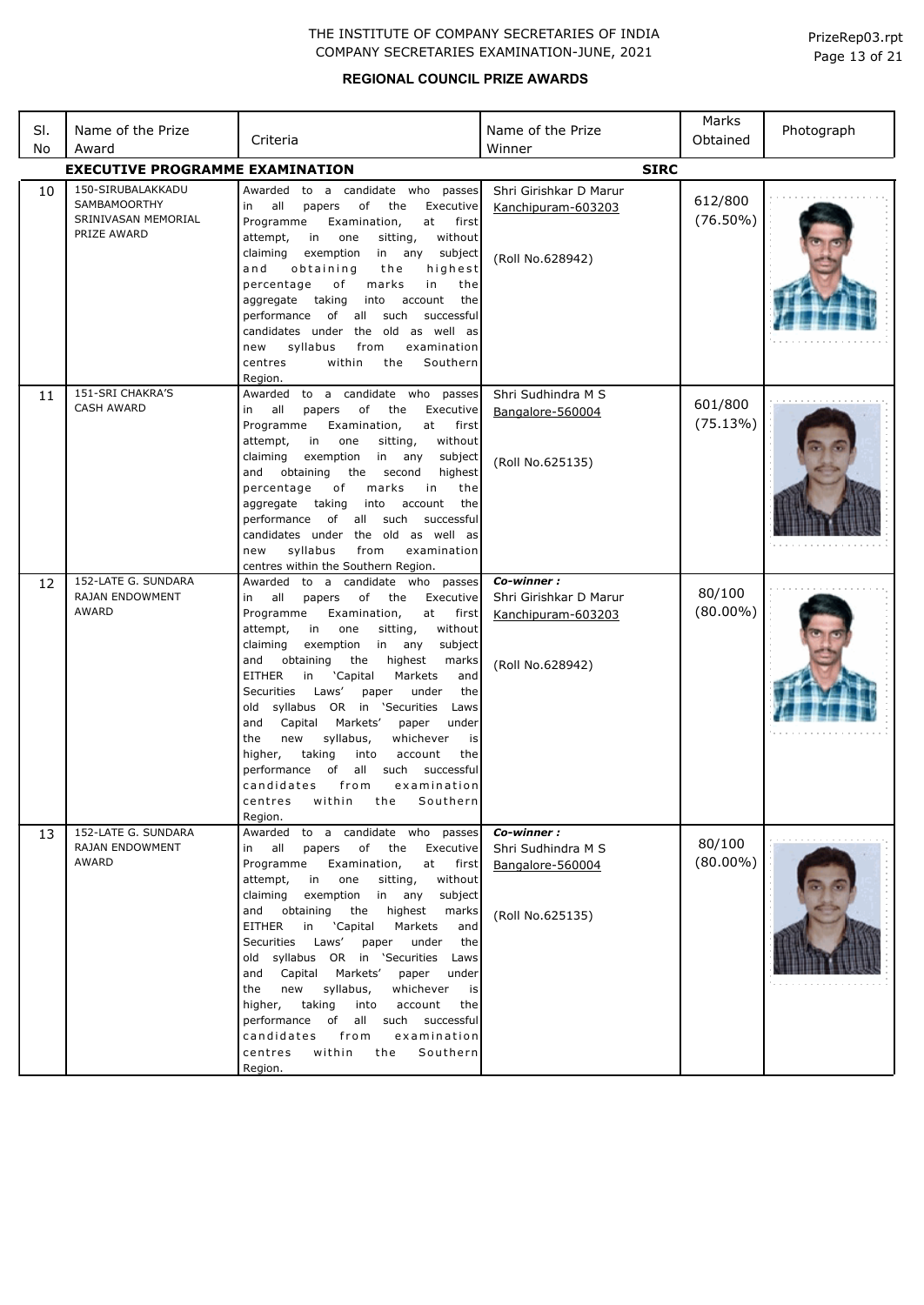| SI.<br>No | Name of the Prize<br>Award                              | Criteria                                                                                                                                                                                                                                                                                                                                                                                                                                                                                                                                                                                                                                                                         | Name of the Prize<br>Winner                                     | Marks<br>Obtained     | Photograph |
|-----------|---------------------------------------------------------|----------------------------------------------------------------------------------------------------------------------------------------------------------------------------------------------------------------------------------------------------------------------------------------------------------------------------------------------------------------------------------------------------------------------------------------------------------------------------------------------------------------------------------------------------------------------------------------------------------------------------------------------------------------------------------|-----------------------------------------------------------------|-----------------------|------------|
|           | <b>EXECUTIVE PROGRAMME EXAMINATION</b>                  |                                                                                                                                                                                                                                                                                                                                                                                                                                                                                                                                                                                                                                                                                  | <b>SIRC</b>                                                     |                       |            |
| 14        | 153-SIRC - V. KUMAR<br>MEMORIAL PRIZE<br><b>AWARD</b>   | Awarded to a candidate who passes<br>of<br>all<br>papers<br>the<br>Executive<br>in<br>Programme<br>Examination,<br>at<br>first<br>without<br>attempt,<br>in i<br>one<br>sitting,<br>claiming<br>exemption<br>in<br>any<br>subject<br>and<br>obtaining<br>the<br>highest<br>marks<br>EITHER in 'Tax Laws and Practice'<br>paper under the old syllabus OR in<br>'Tax Laws ' paper under the new<br>syllabus,<br>whichever<br>is<br>higher,<br>taking<br>into<br>account<br>the<br>performance of all such successful<br>examination<br>candidates<br>from<br>within<br>Southern<br>centres<br>the<br>Region.                                                                      | Shri Sudhindra M S<br>Bangalore-560004<br>(Roll No.625135)      | 83/100<br>$(83.00\%)$ |            |
| 15        | 154-LATE SHRI K.<br>HARIHARAN<br><b>ENDOWMENT AWARD</b> | to a candidate who passes<br>Awarded<br>of the<br>all<br>papers<br>Executive<br>in<br>Programme<br>at<br>Examination,<br>first<br>attempt,<br>in<br>one<br>sitting,<br>without<br>claiming<br>exemption<br>in<br>any<br>subject<br>the highest marks in<br>and obtaining<br>'Company Law' paper under the old<br>as well as new syllabus taking into<br>account the performance of all such<br>successful<br>candidates<br>from<br>within<br>examination<br>centres<br>the<br>Southern Region.                                                                                                                                                                                   | Ms. Timple C<br>Chennai-600001<br>(Roll No.626762)              | 70/100<br>$(70.00\%)$ |            |
| 16        | 180-HUKLAMAKKI<br>MANJUNATHA HEGDE<br>MEMORIAL AWARD    | Awarded to a candidate who<br>passes<br>of<br>all<br>papers<br>the<br>Executive<br>in<br>Programme<br>Examination,<br>at<br>first<br>attempt,<br>in<br>one<br>sitting,<br>without<br>claiming<br>exemption<br>in<br>any<br>subject<br>obtaining<br>the<br>highest<br>marks<br>and<br>EITHER in 'Company<br>Accounts<br>and<br>Practices'<br>paper under<br>Auditing<br>the<br>old syllabus OR in<br>'Corporate and<br>Management<br>Accounting'<br>paper<br>the new<br>syllabus,<br>whichever<br>under<br>higher,<br>taking into account the<br>is<br>performance of all such successful<br>from<br>examination<br>candidates<br>within<br>Southern<br>centres<br>the<br>Region. | Shri Sudhindra M S<br>Bangalore-560004<br>(Roll No.625135)      | 89/100<br>$(89.00\%)$ |            |
| 17        | 196-PUTTAPARTHI<br>JANARDHANAIAH<br>MEMORIAL AWARD      | Awarded to a lady candidate who<br>passes in all papers of CS Executive<br>Programme<br>Examination,<br>at first<br>attempt in<br>one<br>sitting,<br>without<br>claiming<br>exemption<br>in any subject<br>obtaining<br>highest<br>and<br>the<br>marks<br>percentage<br>of<br>in<br>the<br>into account<br>aggregate taking<br>the<br>performance of all such<br>successful<br>lady candidates under<br>the<br>old as<br>syllabus<br>from<br>the<br>well<br>as new<br>examination<br>within<br>centres<br>the<br>Southern Region.                                                                                                                                                | Ms. Emilin Mariya Sunny<br>Kozhikode-673580<br>(Roll No.632898) | 502/800<br>(62.75%)   |            |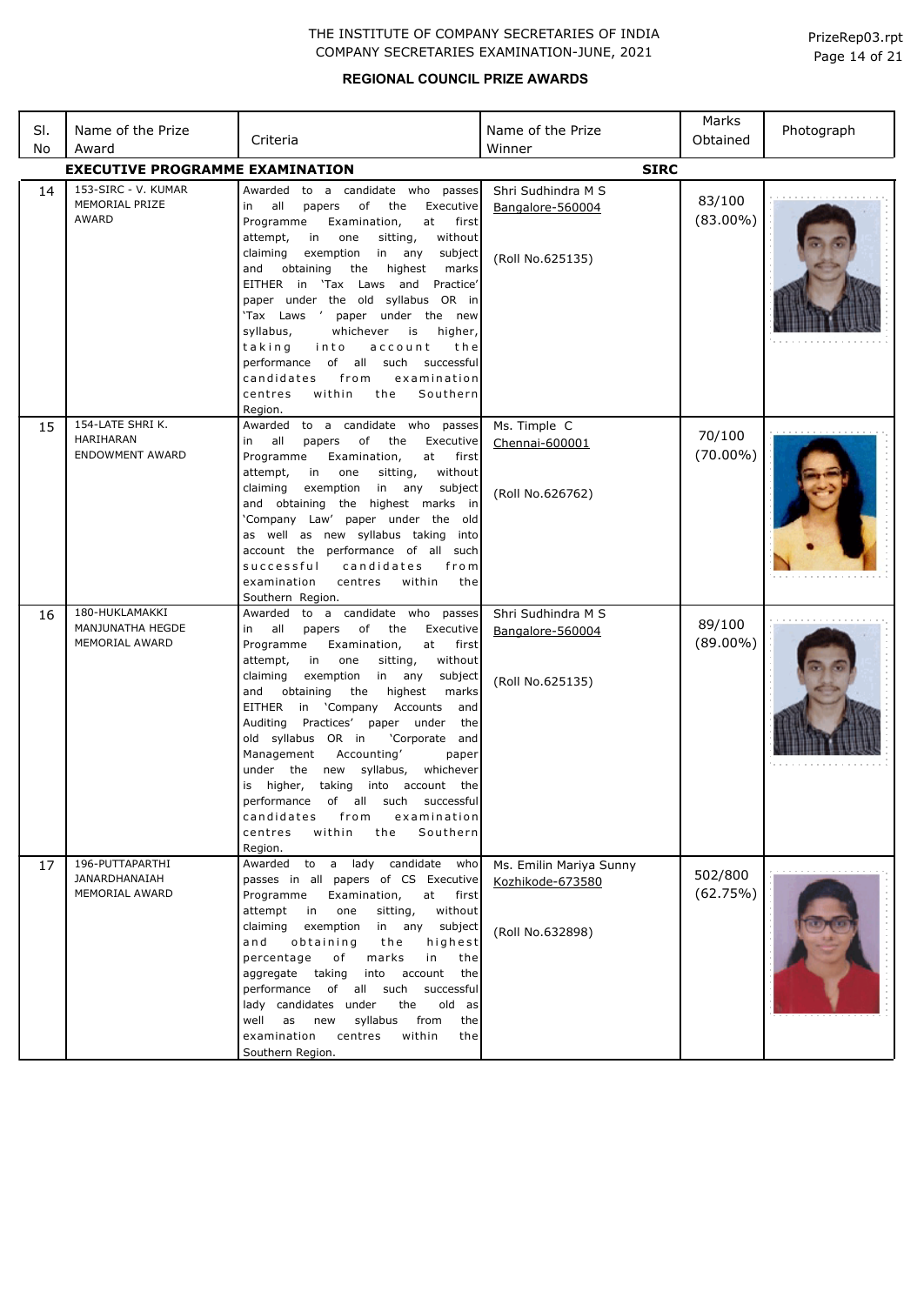## **REGIONAL COUNCIL PRIZE AWARDS**

| SI. | Name of the Prize                       |                                                                                                 | Name of the Prize    | Marks       | Photograph |
|-----|-----------------------------------------|-------------------------------------------------------------------------------------------------|----------------------|-------------|------------|
| No  | Award                                   | Criteria                                                                                        | Winner               | Obtained    |            |
|     | PROFESSIONAL PROGRAMME EXAMINATION      |                                                                                                 | <b>WIRC</b>          |             |            |
| 18  | 165-WIRC MEDAL                          | Awarded to a candidate who passes                                                               | Ms. Vaishnavi        |             |            |
|     |                                         | all<br>of<br>the<br>Professional<br>papers<br>in                                                | Badrinarayan Biyani  | 606/900     |            |
|     |                                         | Programme<br>first<br>Examination,<br>at                                                        | Pune-411046          | (67.33%)    |            |
|     |                                         | without<br>attempt,<br>in<br>one<br>sitting,                                                    |                      |             |            |
|     |                                         | exemption<br>any<br>claiming<br>in<br>subject                                                   |                      |             |            |
|     |                                         | and<br>obtaining<br>the<br>highest                                                              | (Roll No.693207)     |             |            |
|     |                                         | percentage<br>of<br>marks<br>in<br>the                                                          |                      |             |            |
|     |                                         | aggregate<br>taking<br>into<br>account<br>the<br>of all such                                    |                      |             |            |
|     |                                         | performance<br>successful<br>candidates under the old as well as                                |                      |             |            |
|     |                                         | syllabus<br>examination<br>new<br>from                                                          |                      |             |            |
|     |                                         | centres within the Western Region.                                                              |                      |             |            |
| 19  | 166-WIRC CASH PRIZE                     | Awarded<br>to a candidate who passes                                                            | Ms. Trisha Chennappa |             |            |
|     |                                         | all<br>Professional<br>papers of<br>the<br>in                                                   | Salian               | 460/900     |            |
|     |                                         | Programme<br>Examination,<br>at<br>first                                                        | Mumbai-400091        | $(51.11\%)$ |            |
|     |                                         | in<br>sitting,<br>without<br>attempt,<br>one                                                    |                      |             |            |
|     |                                         | claiming<br>exemption<br>in<br>any<br>subject                                                   |                      |             |            |
|     |                                         | obtaining<br>the<br>and<br>second<br>highest                                                    | (Roll No.691670)     |             |            |
|     |                                         | percentage<br>оf<br>in<br>the<br>marks                                                          |                      |             |            |
|     |                                         | aggregate taking<br>into<br>account<br>the<br>performance<br>all<br>such<br>successful<br>of    |                      |             |            |
|     |                                         | candidates under the old as well as                                                             |                      |             |            |
|     |                                         | syllabus<br>examination<br>new<br>from                                                          |                      |             |            |
|     |                                         | centres within the Western Region.                                                              |                      |             |            |
| 20  | 167-LATE SHRIS.                         | lady candidate<br>Awarded<br>to<br>$\mathsf{a}$<br>who                                          | Ms. Vaishnavi        |             |            |
|     | NARAYANAN MEMORIAL                      | in<br>all<br>papers<br>of<br>passes<br>the                                                      | Badrinarayan Biyani  | 606/900     |            |
|     | PRIZE AWARD                             | Professional<br>Programme                                                                       | Pune-411046          | (67.33%)    |            |
|     |                                         | first<br>Examination,<br>at<br>attempt,<br>in                                                   |                      |             |            |
|     |                                         | sitting,<br>without<br>claiming<br>one<br>exemption<br>subject<br>in<br>any<br>and              |                      |             |            |
|     |                                         | obtaining the highest<br>percentage of                                                          | (Roll No.693207)     |             |            |
|     |                                         | marks in the aggregate taking<br>into                                                           |                      |             |            |
|     |                                         | account the performance of all such                                                             |                      |             |            |
|     |                                         | candidates<br>under<br>successful<br>lady                                                       |                      |             |            |
|     |                                         | the old as well as new syllabus from                                                            |                      |             |            |
|     |                                         | examination<br>centres<br>within<br>the                                                         |                      |             |            |
|     |                                         | Western Region.                                                                                 |                      |             |            |
| 21  | 168-PAST PRESIDENT<br>CHINUBHAI R. SHAH | candidate<br>Awarded<br>$\mathsf{a}$<br>who<br>to<br>all<br>papers<br>of<br>passes<br>in<br>the | Ms. Vaishnavi        | 84/100      |            |
|     | AWARD                                   | Professional<br>Programme                                                                       | Badrinarayan Biyani  | $(84.00\%)$ |            |
|     |                                         | Examination, at first attempt,<br>in in                                                         | Pune-411046          |             |            |
|     |                                         | without claiming<br>sitting,<br>one                                                             |                      |             |            |
|     |                                         | exemption in<br>any<br>subject<br>and                                                           | (Roll No.693207)     |             |            |
|     |                                         | obtaining the highest marks EITHER                                                              |                      |             |            |
|     |                                         | in 'Advanced<br>Company<br>Law<br>and                                                           |                      |             |            |
|     |                                         | Practice'<br>under the<br>old<br>paper                                                          |                      |             |            |
|     |                                         | syllabus OR in<br>'Resolution of<br>Disputes,                                                   |                      |             |            |
|     |                                         | Corporate<br>$N$ o n –<br>Remedies' paper<br>Compliances and                                    |                      |             |            |
|     |                                         | under the new syllabus, whichever                                                               |                      |             |            |
|     |                                         | is higher,<br>taking into account the                                                           |                      |             |            |
|     |                                         | performance of all such successful                                                              |                      |             |            |
|     |                                         | candidates from<br>examination                                                                  |                      |             |            |
|     |                                         | centres within the Western Region.                                                              |                      |             |            |

Page 15 of 21 PrizeRep03.rpt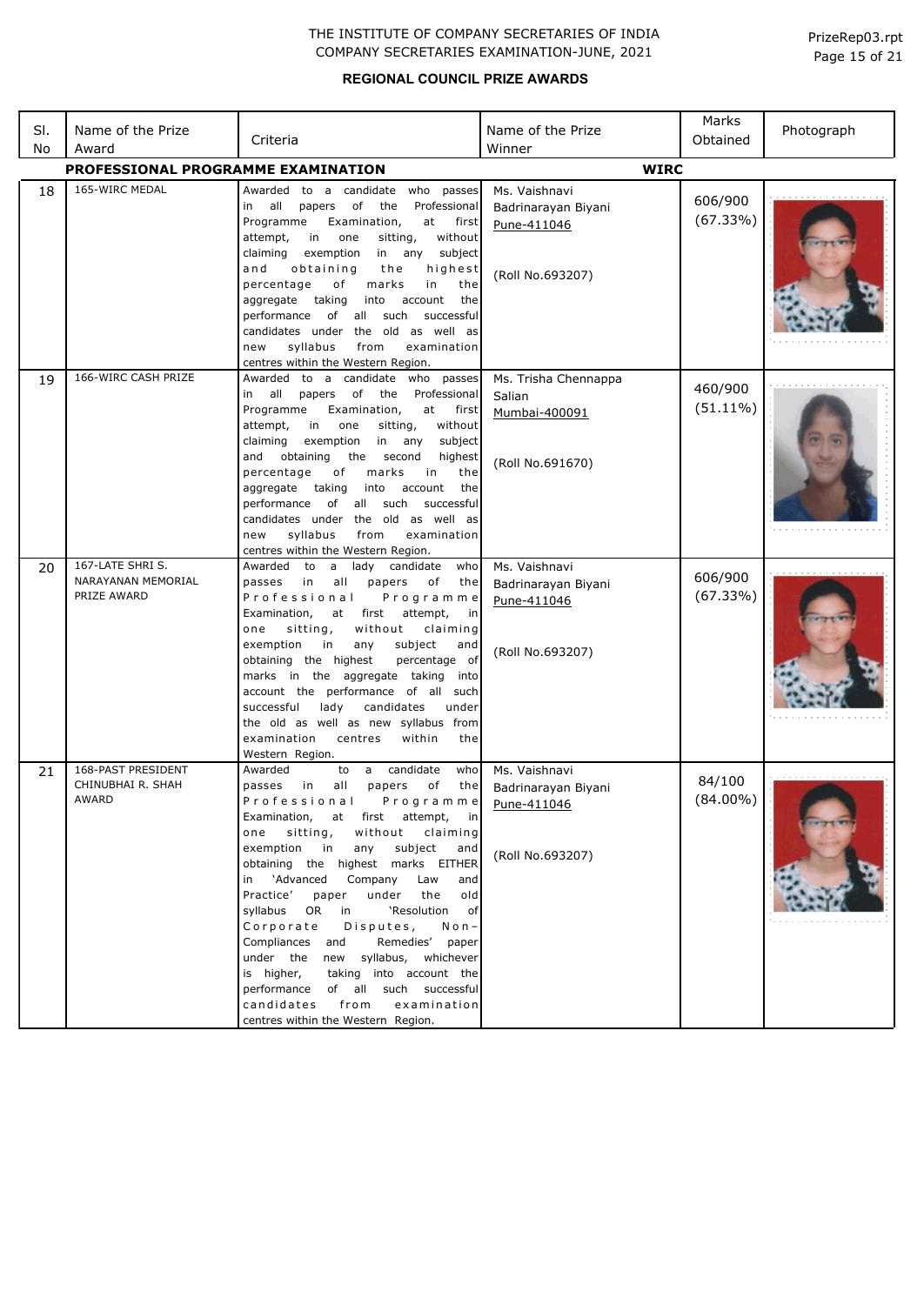| SI.<br>No | Name of the Prize<br>Award                                                   | Criteria                                                                                                                                                                                                                                                                                                                                                                                                                                                                                                                                                                                                                                                                                                      | Name of the Prize<br>Winner                                             | Marks<br>Obtained      | Photograph |
|-----------|------------------------------------------------------------------------------|---------------------------------------------------------------------------------------------------------------------------------------------------------------------------------------------------------------------------------------------------------------------------------------------------------------------------------------------------------------------------------------------------------------------------------------------------------------------------------------------------------------------------------------------------------------------------------------------------------------------------------------------------------------------------------------------------------------|-------------------------------------------------------------------------|------------------------|------------|
|           | PROFESSIONAL PROGRAMME EXAMINATION                                           |                                                                                                                                                                                                                                                                                                                                                                                                                                                                                                                                                                                                                                                                                                               | <b>WIRC</b>                                                             |                        |            |
| 22        | 169-SUKHLAL C. MODY<br>MEMORIAL PRIZE                                        | Awarded to a candidate who passes<br>all<br>papers of<br>the<br>Professional<br>in<br>Programme<br>Examination,<br>at<br>first<br>in<br>attempt,<br>one<br>sitting,<br>without<br>claiming<br>exemption<br>in<br>any<br>subject<br>highest<br>and<br>obtaining<br>the<br>marks<br>EITHER in 'Corporate<br>Restructuring<br>and<br>Valuation<br>Insolvency'<br>paper<br>syllabus<br>OR in<br>under<br>the old<br>'Corporate<br>Restructuring,<br>Insolvency,<br>Liquidation<br>and<br>Winding-up' paper under the new<br>syllabus,<br>whichever<br>is<br>higher,<br>taking into account performance of<br>all such successful candidates<br>from<br>examination<br>within<br>centres<br>the<br>Western Region. | Ms. Vaishnavi<br>Badrinarayan Biyani<br>Pune-411046<br>(Roll No.693207) | 57/100<br>$(57.00\%)$  |            |
| 23        | 170-WIRC PAST<br>CHAIRMAN V.K. MATHUR<br>MEMORIAL AWARD                      | Awarded to a candidate who passes<br>all<br>papers of the Professional<br>in<br>Examination,<br>Programme<br>at<br>first<br>attempt,<br>in<br>one<br>sitting,<br>without<br>claiming<br>exemption<br>in<br>any<br>subject<br>highest<br>and<br>obtaining<br>the<br>marks<br><b>EITHER</b><br>'Drafting,<br>in<br>Appearances<br>and Pleadings' paper under the old<br>syllabus OR in 'Drafting,<br>Pleadings<br>and Appearances',<br>paper under<br>the<br>new syllabus, whichever<br>is higher,<br>taking<br>into<br>account<br>the<br>performance of all such successful<br>examination<br>candidates<br>from<br>centres within the Western Region.                                                         | Ms. Vaishnavi<br>Badrinarayan Biyani<br>Pune-411046<br>(Roll No.693207) | 68/100<br>$(68.00\%)$  |            |
| 24        | 171-SHRI KANHAIYALAL<br>N. DUSANEWALA VAKIL<br>(NANDURBAR)<br>MEMORIAL AWARD | Awarded to<br>a lady candidate<br>who<br>passes<br>in<br>all<br>papers<br>of<br>the<br>Professional<br>Programme<br>Examination,<br>at first attempt,<br>in<br>without<br>one<br>sitting,<br>claiming<br>exemption<br>subject<br>in<br>any<br>and<br>obtaining<br>second<br>highest<br>the<br>of<br>in<br>the<br>percentage<br>marks<br>aggregate taking<br>into<br>account<br>the<br>performance of all such successful<br>candidates<br>under<br>the old as<br>lady<br>well<br>syllabus<br>a s<br>new<br>from<br>examination<br>centres<br>within<br>the<br>Western Region.                                                                                                                                 | Ms. Trisha Chennappa<br>Salian<br>Mumbai-400091<br>(Roll No.691670)     | 460/900<br>$(51.11\%)$ |            |
| 25        | 203-LATE (MS.) RIA<br>ASHISH DOSHI<br>MEMORIAL AWARD                         | to a lady candidate who<br>Awarded<br>passes in all<br>papers of<br>the<br>Professional<br>Programme<br>Examination, at first attempt in one<br>without<br>sitting,<br>claiming<br>exemption<br>subject<br>and obtaining the<br>in any<br>marks<br>"Multidisciplinary<br>highest<br>in<br>Studies"<br>Case<br>taking<br>paper<br>into<br>account the performance of all such<br>successful<br>lady<br>candidates<br>from<br>examination<br>centres<br>within<br>the<br>Western Region.                                                                                                                                                                                                                        | Ms. Vaishnavi<br>Badrinarayan Biyani<br>Pune-411046<br>(Roll No.693207) | 59/100<br>$(59.00\%)$  |            |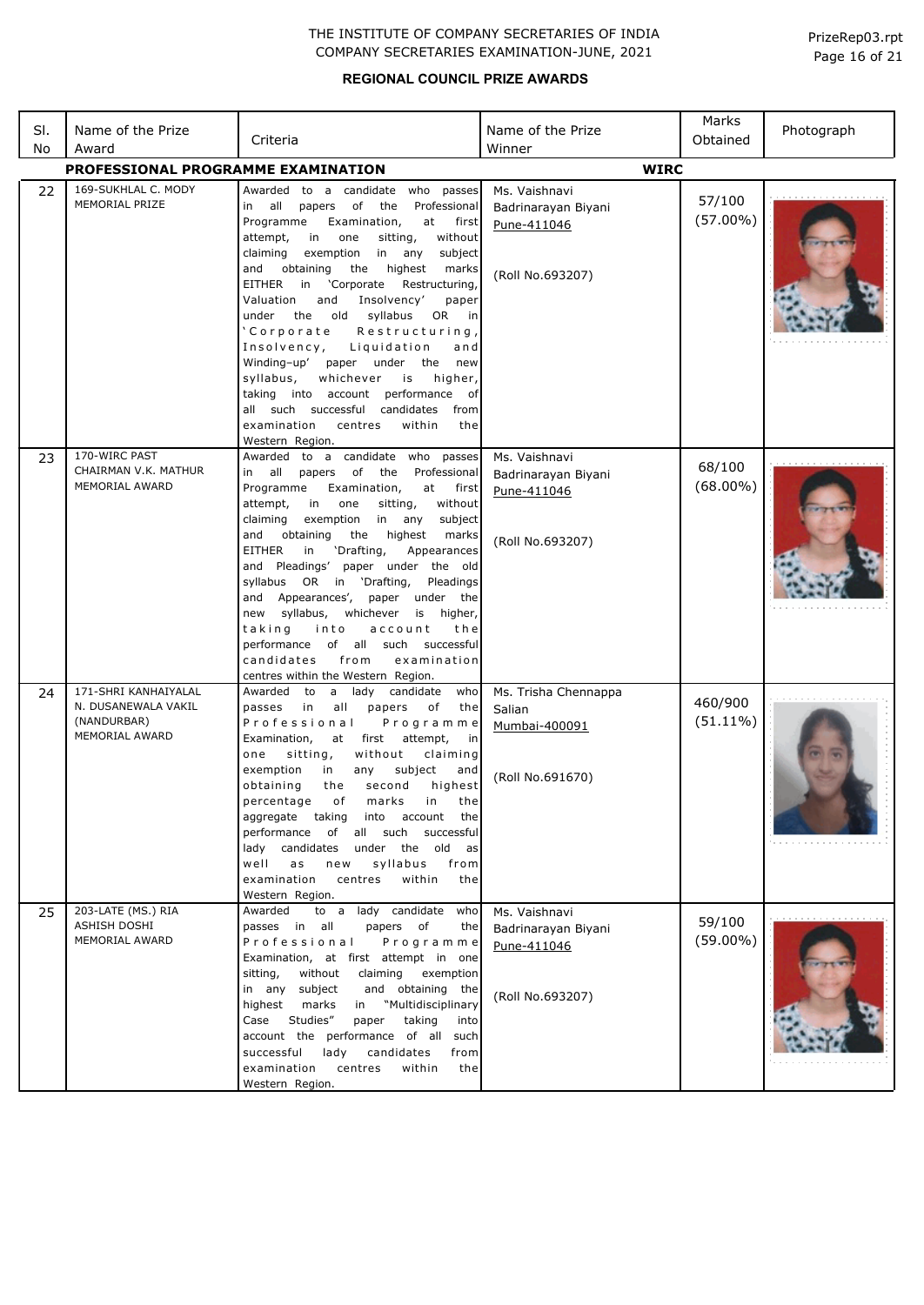| SI.<br>No | Name of the Prize<br>Award                       | Criteria                                                                                                                                                                                                                                                                                                                                                                                                                                                                                                                                      | Name of the Prize<br>Winner                                 | Marks<br>Obtained     | Photograph |
|-----------|--------------------------------------------------|-----------------------------------------------------------------------------------------------------------------------------------------------------------------------------------------------------------------------------------------------------------------------------------------------------------------------------------------------------------------------------------------------------------------------------------------------------------------------------------------------------------------------------------------------|-------------------------------------------------------------|-----------------------|------------|
|           | <b>EXECUTIVE PROGRAMME EXAMINATION</b>           |                                                                                                                                                                                                                                                                                                                                                                                                                                                                                                                                               | <b>WIRC</b>                                                 |                       |            |
| 26        | 172-WIRC MEDAL                                   | Awarded to a candidate who passes<br>all<br>of<br>Executive<br>papers<br>the<br>in<br>Programme<br>Examination,<br>at<br>first<br>without<br>attempt,<br>in i<br>one<br>sitting,<br>claiming<br>exemption<br>in any<br>subject<br>highest<br>and<br>obtaining<br>the<br>marks<br>percentage<br>of<br>in<br>the<br>aggregate taking<br>into<br>account<br>the<br>performance of all such<br>successful<br>candidates under the old as well as<br>syllabus<br>from<br>examination<br>new<br>centres within the Western Region.                  | Ms. Manya Shrivastava<br>Bhopal-462039<br>(Roll No.639673)  | 625/800<br>(78.13%)   |            |
| 27        | 173-WIRC CASH PRIZE                              | to a candidate who passes<br>Awarded<br>of the<br>in all<br>papers<br>Executive<br>Programme<br>Examination,<br>at<br>first<br>in<br>without<br>attempt,<br>one<br>sitting,<br>claiming<br>exemption<br>in<br>any<br>subject<br>obtaining<br>highest<br>and<br>the<br>second<br>percentage<br>оf<br>marks<br>in<br>the<br>aggregate taking<br>into<br>account<br>the<br>performance<br>of<br>all<br>such<br>successful<br>candidates under the old as well as<br>syllabus<br>examination<br>from<br>new<br>centres within the Western Region. | Shri Jevin Shamji Patel<br>Thane-400615<br>(Roll No.656746) | 570/800<br>(71.25%)   |            |
| 28        | 174-PAST PRESIDENT<br>CHINUBHAI R. SHAH<br>AWARD | Awarded to a candidate who passes<br>of the<br>Executive<br>all<br>papers<br>in<br>at<br>Programme<br>Examination,<br>first<br>without<br>attempt,<br>in<br>one<br>sitting,<br>exemption<br>in any<br>claiming<br>subject<br>and obtaining<br>the highest marks in<br>'Company Law' paper under the old<br>as well as new syllabus,<br>taking into<br>account the performance of all such<br>successful<br>candidates<br>from<br>within<br>examination<br>centres<br>the<br>Western Region.                                                   | Ms. Manya Shrivastava<br>Bhopal-462039<br>(Roll No.639673)  | 77/100<br>$(77.00\%)$ |            |
| 29        | 175-SUGUNA MEMORIAL<br>PRIZE                     | lady candidate who<br>Awarded to a<br>in<br>all<br>papers<br>of<br>passes<br>the<br>Executive<br>Programme<br>Examination,<br>first<br>attempt,<br>in<br>one<br>sitting,<br>at<br>without claiming exemption in any<br>subject and obtaining the highest<br>of marks<br>percentage<br>in<br>the<br>taking into account the<br>aggregate<br>performance of all such successful<br>lady candidates under the old as<br>well<br>as<br>syllabus<br>new<br>from<br>examination<br>within<br>centres<br>the<br>Western Region.                      | Ms. Manya Shrivastava<br>Bhopal-462039<br>(Roll No.639673)  | 625/800<br>(78.13%)   |            |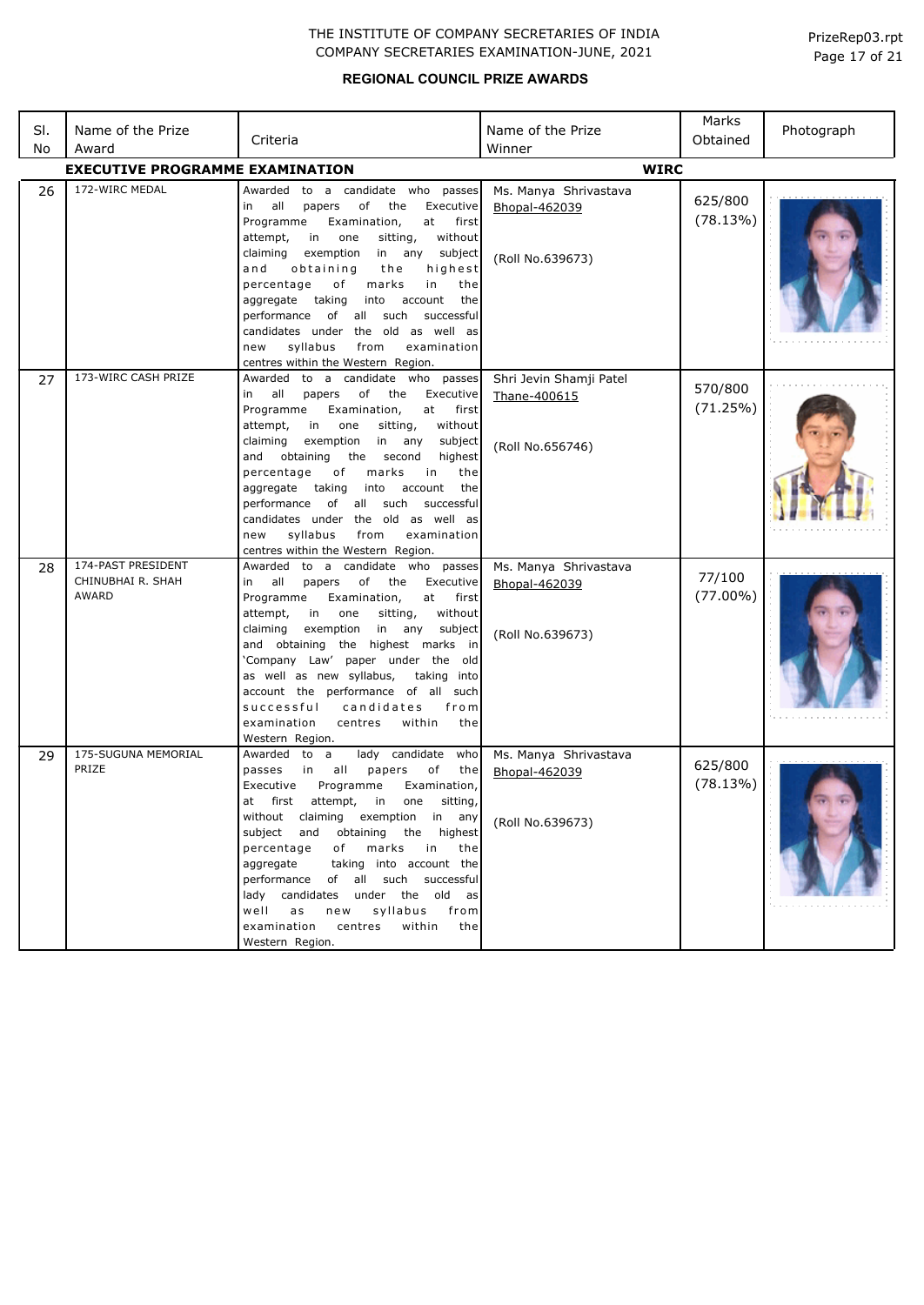| SI.<br>No      | Name of the Prize<br>Award                                       | Criteria                                                                                                                                                                                                                                                                                                                                                                                                                                                                                                                                                                                                                                                             | Name of the Prize<br>Winner                                | Marks<br>Obtained     | Photograph |
|----------------|------------------------------------------------------------------|----------------------------------------------------------------------------------------------------------------------------------------------------------------------------------------------------------------------------------------------------------------------------------------------------------------------------------------------------------------------------------------------------------------------------------------------------------------------------------------------------------------------------------------------------------------------------------------------------------------------------------------------------------------------|------------------------------------------------------------|-----------------------|------------|
|                | <b>EXECUTIVE PROGRAMME EXAMINATION</b>                           |                                                                                                                                                                                                                                                                                                                                                                                                                                                                                                                                                                                                                                                                      |                                                            | <b>BENGALURU</b>      |            |
| $\mathbf{1}$   | 155-HUKLAMAKKI<br>MANJUNATHA HEGDE<br><b>MEMORIAL AWARD</b>      | Awarded to a candidate who passes<br>all<br>of<br>the<br>Executive<br>in<br>papers<br>Examination,<br>Programme<br>at<br>first<br>attempt,<br>in<br>sitting,<br>without<br>one<br>claiming<br>exemption<br>subject<br>in any<br>obtaining<br>highest<br>and<br>the<br>of<br>marks<br>percentage<br>in<br>the<br>taking<br>account<br>the<br>aggregate<br>into<br>performance<br>of all such<br>successful<br>candidates under the old as well as<br>syllabus<br>Bangalureu<br>from<br>new<br>centre(s).                                                                                                                                                              | Shri Sudhindra M S<br>Bangalore-560004<br>(Roll No.625135) | 601/800<br>(75.13%)   |            |
| $\overline{2}$ | 157-LATE SMT, M. K.<br><b>VEDAVALLI MEMORIAL</b><br><b>AWARD</b> | Awarded to a candidate who passes<br>of<br>all<br>the<br>Executive<br>papers<br>in<br>Programme<br>Examination,<br>at<br>first<br>in<br>without<br>attempt,<br>one<br>sitting,<br>claiming<br>exemption<br>subject<br>in<br>any<br>and<br>obtaining<br>the<br>highest<br>marks<br><b>EITHER</b><br>'Capital<br>Markets<br>in<br>and<br><b>Securities</b><br>Laws'<br>under<br>the<br>paper<br>old syllabus OR in 'Securities<br>Laws<br>Markets'<br>Capital<br>and<br>paper<br>under<br>syllabus,<br>whichever<br>the<br>new<br>is<br>taking<br>higher,<br>into<br>account<br>performance of all such<br>successful<br>candidates<br>Bengaluru<br>from<br>centre(s). | Shri Sudhindra M S<br>Bangalore-560004<br>(Roll No.625135) | 80/100<br>$(80.00\%)$ |            |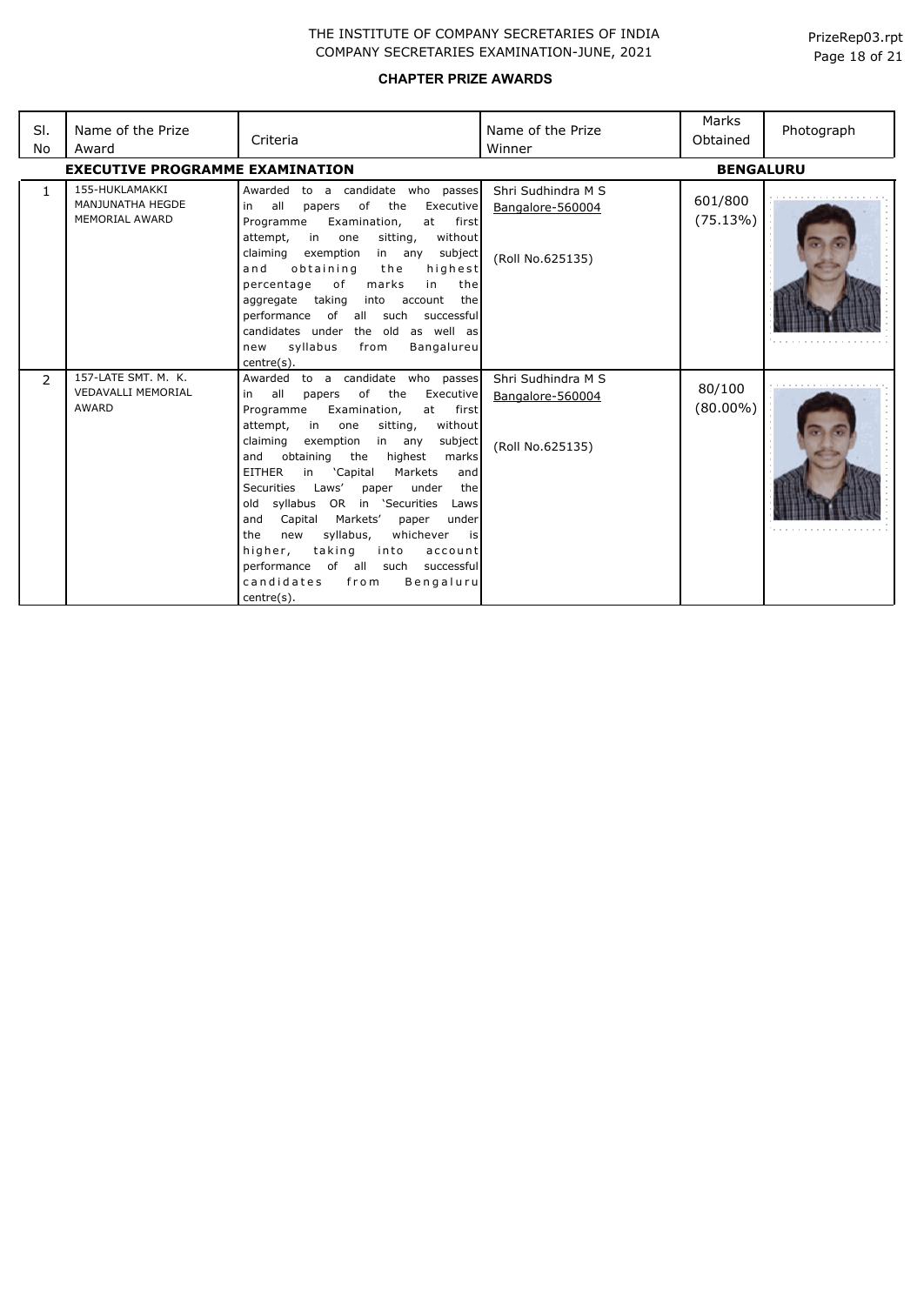| SI.<br>No | Name of the Prize<br>Award                                                       | Criteria                                                                                                                                                                                                                                                                                                                                                                                                                                                                                                                                                                                                                                                        | Name of the Prize<br>Winner                                     | Marks<br>Obtained      | Photograph |
|-----------|----------------------------------------------------------------------------------|-----------------------------------------------------------------------------------------------------------------------------------------------------------------------------------------------------------------------------------------------------------------------------------------------------------------------------------------------------------------------------------------------------------------------------------------------------------------------------------------------------------------------------------------------------------------------------------------------------------------------------------------------------------------|-----------------------------------------------------------------|------------------------|------------|
|           | <b>EXECUTIVE PROGRAMME EXAMINATION</b>                                           |                                                                                                                                                                                                                                                                                                                                                                                                                                                                                                                                                                                                                                                                 |                                                                 | <b>HYDERABAD</b>       |            |
| 3         | 161-LATE SHRI M. GURU<br>RAJ RAO MEMORIAL<br><b>GOLD MEDAL</b>                   | Awarded to a candidate who passes<br>all<br>of<br>Executive<br>in<br>papers<br>the<br>Programme<br>Examination,<br>at<br>first<br>without<br>attempt,<br>in<br>one<br>sitting,<br>in any<br>subject<br>claiming<br>exemption<br>highest<br>and<br>obtaining<br>the<br>in<br>percentage<br>of<br>marks<br>the<br>account<br>aggregate<br>taking<br>into<br>the<br>of all<br>such<br>successful<br>performance<br>candidates under the old as well as<br>syllabus<br>from<br>Hyderabad<br>new<br>centre(s).                                                                                                                                                       | Ms. Kashish Tekchandani<br>Hyderabad-500020<br>(Roll No.631304) | 484/800<br>$(60.50\%)$ |            |
| 4         | 162-SMT. & SRI<br><b>GADEPALLI</b><br>SURYANARAYANA RAO<br><b>MEMORIAL AWARD</b> | to a candidate who passes<br>Awarded<br>of<br>Executive<br>all<br>papers<br>the<br>in<br>Programme<br>Examination,<br>at<br>first<br>without<br>attempt,<br>in<br>one<br>sitting,<br>subject<br>claiming<br>exemption<br>in any<br>and<br>obtaining<br>highest<br>the<br>percentage<br>оf<br>marks<br>in<br>the<br>taking<br>account<br>aggregate<br>into<br>the<br>such<br>performance<br>of<br>all<br>successful<br>candidates under the old as well as<br>syllabus<br>Hyderabad<br>new<br>from<br>centre(s).                                                                                                                                                 | Ms. Kashish Tekchandani<br>Hyderabad-500020<br>(Roll No.631304) | 484/800<br>$(60.50\%)$ |            |
| 5         | 181-CS S.<br>RAMAKRISHNAN<br>MEMORIAL AWARD                                      | to a candidate who passes<br>Awarded<br>all<br>of<br>Executive<br>in<br>papers<br>the<br>Programme<br>at<br>first<br>Examination,<br>without<br>attempt,<br>in<br>one<br>sitting,<br>exemption in any<br>claiming<br>subject<br>highest<br>and<br>obtaining<br>the<br>marks<br>and<br>EITHER<br>'Economic<br>i n<br>Laws'<br>under the<br>Commercial<br>paper<br>'Economic,<br>old<br>syllabus<br>OR.<br>in<br>Commercial<br>Laws'<br><b>Business</b><br>and<br>syllabus,<br>under<br>the<br>new<br>paper<br>higher,<br>taking<br>whichever<br>is<br>into<br>account the performance of all<br>such<br>successful<br>candidates<br>from<br>Hyderabad centre(s). | Ms. Preethi Vittyala<br>Bandlaguda-500053<br>(Roll No.631257)   | 60/100<br>$(60.00\%)$  |            |
| 6         | 192-SMT.<br>PUTTAPARATHI<br>NARAYANAMMA<br>MEMORIAL PRIZE<br>AWARD               | Awarded to a lady candidate who<br>passes in<br>all<br>papers<br>of the<br>Programme<br>Executive<br>Examination,<br>attempt,<br>at first<br>in<br>one<br>sitting,<br>without claiming<br>exemption<br>in any<br>subject<br>and<br>obtaining<br>the<br>highest<br>percentage<br>of<br>marks<br>in<br>the<br>into<br>account<br>the<br>aggregate taking<br>performance of all such successful<br>lady candidates under the old<br>as<br>a s<br>syllabus<br>well<br>new<br>from<br>Hyderabad centre(s).                                                                                                                                                           | Ms. Kashish Tekchandani<br>Hyderabad-500020<br>(Roll No.631304) | 484/800<br>$(60.50\%)$ |            |
| 7         | 193-MS. YENUGULA<br>LALITHA MEMORIAL<br>PRIZE AWARD                              | Awarded to a candidate who passes<br>in all<br>papers of the<br>Executive<br>Programme<br>Examination,<br>at first<br>without<br>attempt,<br>in<br>one<br>sitting,<br>exemption<br>subject<br>claiming<br>in any<br>and obtaining the highest marks in<br>'Company Law' paper under the old<br>as well as new syllabus, taking into<br>account the performance of all such<br>successful<br>candidates<br>from<br>Hyderabad centre(s).                                                                                                                                                                                                                          | Ms. Rithika Kumari P<br>Hyderabad-500012<br>(Roll No.631166)    | 62/100<br>$(62.00\%)$  | .          |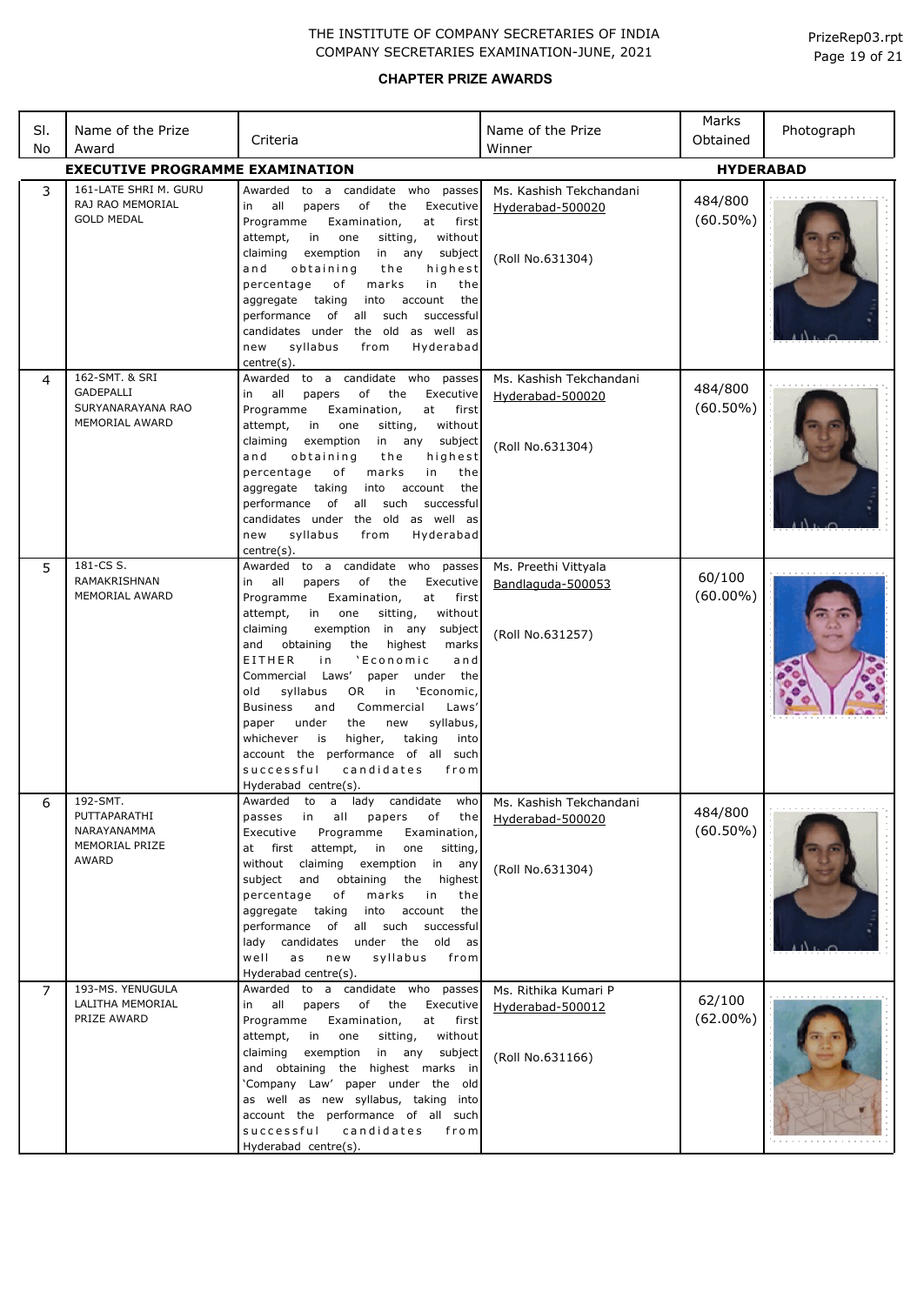| SI.<br>No | Name of the Prize<br>Award             | Criteria                                                                                                                                                                                                                                                                                                                                                                                                                                                                                                        | Name of the Prize<br>Winner                                          | Marks<br>Obtained      | Photograph |
|-----------|----------------------------------------|-----------------------------------------------------------------------------------------------------------------------------------------------------------------------------------------------------------------------------------------------------------------------------------------------------------------------------------------------------------------------------------------------------------------------------------------------------------------------------------------------------------------|----------------------------------------------------------------------|------------------------|------------|
|           | <b>EXECUTIVE PROGRAMME EXAMINATION</b> |                                                                                                                                                                                                                                                                                                                                                                                                                                                                                                                 |                                                                      | <b>AHMEDABAD</b>       |            |
| 8         | 178-SHRISH H. SHAH<br>MEMORIAL PRIZE   | candidate<br>Awarded to a<br>who passes<br>the<br>all<br>of<br>Executive<br>in<br>papers<br>Examination,<br>at first<br>Programme<br>without<br>sitting,<br>in one<br>attempt,<br>subject<br>exemption<br>claiming<br>in any<br>obtaining<br>the<br>highest<br>and<br>of<br>marks<br>percentage<br>in<br>thel<br>taking<br>thel<br>aggregate<br>into<br>account<br>of all<br>successful<br>performance<br>such<br>candidates under the old<br>as well as<br>syllabus<br>from<br>Ahmedabadl<br>new<br>centre(s). | Shri Ridham Jiteshbhai<br>Morbia<br>Kutch-370165<br>(Roll No.636717) | 535/800<br>$(66.88\%)$ |            |